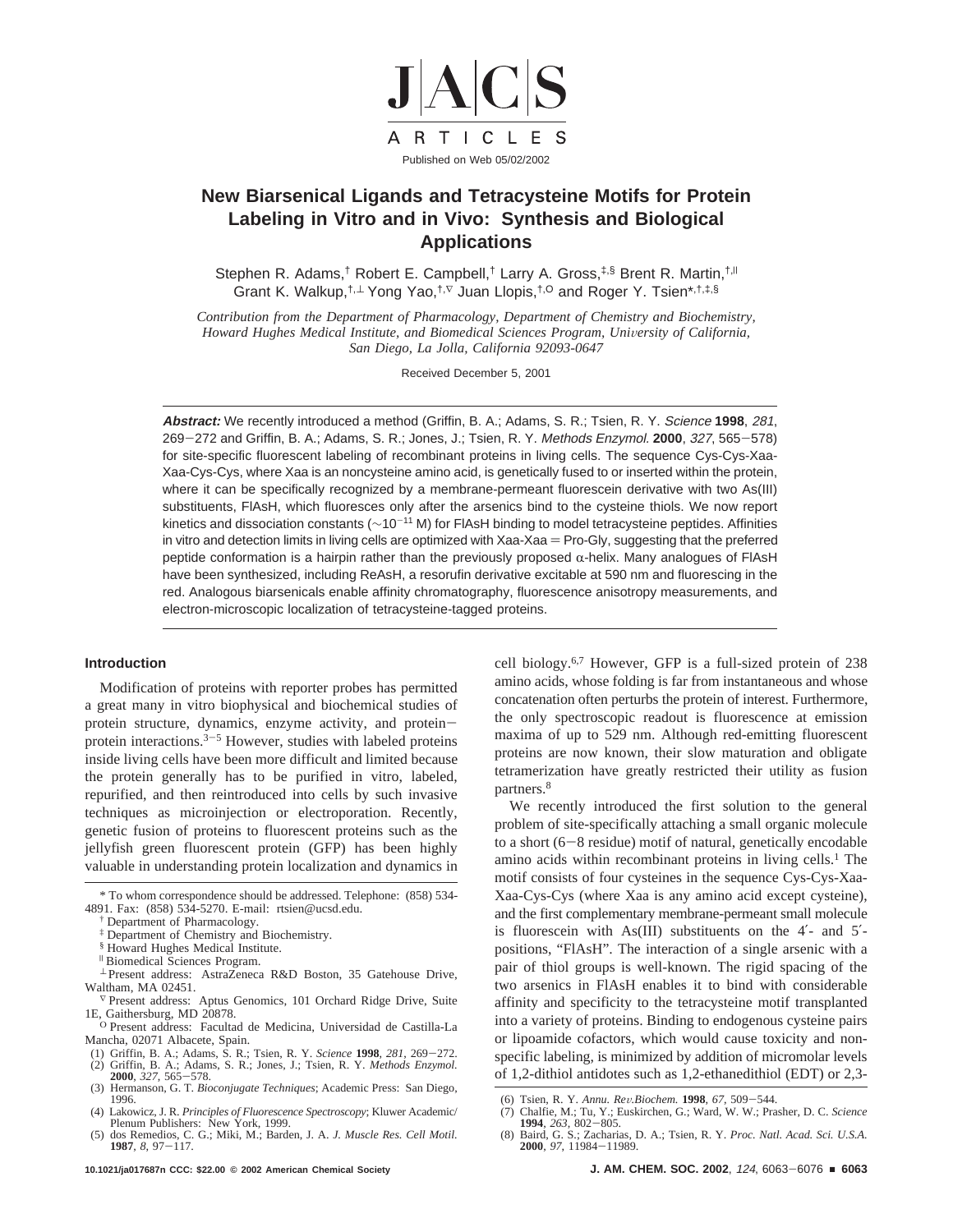dimercaptopropanol  $(BAL)$ ,<sup>9</sup> which outcompete endogenous pairs of thiols for FlAsH binding. Millimolar concentrations of these antidotes can outcompete the tetracysteine motifs as well and thereby strip FlAsH off the target proteins if desired.

FlAsH is conveniently synthesized in one step by palladiumcatalyzed transmetalation of fluorescein mercuric acetate with arsenic trichloride and is best isolated as the adduct with two EDT molecules already bound. That adduct,  $FIASH-EDT<sub>2</sub>$ , is practically nonfluorescent but becomes more than 50 000 times more fluorescent (quantum yield  $\approx 0.5$ ) upon exchanging the EDTs for a tetracysteine-containing peptide. Presumably FlAsH- $EDT<sub>2</sub>$  is quenched by vibrational deactivation or photoinduced electron-transfer mechanisms, which are hindered by the more rigid and constrained peptide complex. This enhancement is very valuable because it reduces the need to remove excess FlAsH- $EDT<sub>2</sub>$  rigorously. The first two examples of recombinant proteins labeled with  $FIAsH-EDT<sub>2</sub>$  in living cells were a GFP mutant with a tetracysteine appended to its carboxy terminus, and calmodulin containing a tetracysteine motif inserted within an  $\alpha$ -helical region near the amino terminus.

To extend the understanding and utility of this promising system, we now describe analogues of FlAsH with other useful properties such as red or blue excitation and emission wavelengths, localizability by electron microscopy, or nonpermeability through membranes to confine labeling to surfaceexposed tetracysteines. We quantify the affinity of FlAsH for a variety of tetracysteine motifs by measuring association and dissociative exchange rates. Surprisingly, the tightest binding is found with Pro-Gly between the cysteine pairs, suggesting that the preferred conformation is a hairpin rather than an  $\alpha$ -helix as previously conjectured. Fluorescent anisotropy measurements reveal that FlAsH is rotationally locked to the host protein, making it a useful probe for protein dynamics. The tight, specific, yet reversible binding of FlAsH for tetracysteine sites shows promise for affinity purification of recombinant proteins.

## **Results and Discussion**

**Red- and Blue-Fluorescing Biarsenical Dyes.** Red-emitting fluorophores are particularly attractive for fluorescence microscopy because cellular absorbance, scattering, and autofluorescence decrease greatly at longer wavelengths. Red fluorophores would also be useful acceptors of fluorescence resonance energy transfer (FRET) from GFP. We therefore tried several strategies to obtain red analogues of FlAsH. Several rhodamine analogues of FlAsH were prepared by the same transmetalation strategy as used for FlAsH. The rhodamine free bases were mercurated under conditions used for analogous triphenylmethane dyes to give the appropriate  $4'$ , 5′-substitution.<sup>10</sup> Transmetalation with AsCl<sub>3</sub> catalyzed by palladium acetate followed by addition of EDT gave the desired products in low yield (Scheme 1 in Supporting Information). Reaction with a model tetracysteine peptide gave complexes of the expected molecular weights but no increase in fluorescence. The absorbance spectra of the isolated complex lacked the strong visible peak typical of rhodamines, suggesting that the fluorophore was in the colorless lactone tautomer. Steric collisions between the peptide-bound 4′,5′-arsenic and 3′,6′-alkylamino groups probably twist the latter out of plane with the xanthene ring, destabilizing the quinonoid





Reagents: a, HgO, TFA; b, AsCl<sub>3</sub>, DIEA, Pd(OAc)<sub>2</sub>, NMP; c, EDT, aq. KHPO<sub>4</sub>; d, Hg(OAc)<sub>2</sub>, THF-H<sub>2</sub>O.



tautomer. To avoid such steric interactions, we turned to resorufin, the phenoxazine analogue of fluorescein. Mercuration by mercuric acetate gave a mixture of polysubstituted products as an intractable solid, which on treatment with arsenic (III) trichloride followed by EDT gave the desired product in low and variable yield. Mercuric trifluoroacetate gave exclusive disubstitution that upon transmetalation gave modest yields of  $ReAsH-EDT<sub>2</sub>$  (Scheme 1). A related red biarsenical of Nile Red has recently been reported as an environmentally sensitive fluorophore targetable to tetracysteine motifs.<sup>11</sup>

 $ReAsH-EDT<sub>2</sub>$  was nonfluorescent like FlAsH-EDT<sub>2</sub> but rapidly formed a fluorescent complex with a tetracysteinecontaining peptide. The complex had excitation and emission maxima of 593 and 608 nm, respectively (Figure 1A), slightly red-shifted from resorufin in the same way that FlAsH is bathochromically shifted from fluorescein. Addition of millimolar concentrations of EDT reversed the complex formation but did not reduce or add to the phenoxazine, contrary to the parent fluorophore, resorufin. To demonstrate specific labeling of a protein containing a tetracysteine motif by ReAsH in living cells, HeLa cells were transiently transfected with a GFP or yellow fluorescent protein (YFP) containing a C-terminal tetracysteine site. Exposure of the cells to  $5 \mu M$  ReAsH-EDT<sub>2</sub> with 10 *µ*M EDT quenched the donor GFP or YFP emission by >80% and caused sensitized emission measured at 635 nm characteristic of FRET (Figure 1B). The completeness of the donor quenching indicated that at least 80% of the proteins were labeled, assuming 100% FRET efficiency in the complex. Alternatively, if the FRET efficiency were only 80%, then 100% of the protein molecules would have had to undergo labeling. The fluorescence staining and FRET could be completely reversed by 5 mM BAL. EYFP emission was quenched more completely than EGFP as expected because of more favorable spectral overlap of EYFP with the absorbance spectrum of ReAsH (data not shown).

Blue-fluorescing bisarsenicals  $(HoXAsH-EDT<sub>2</sub>$  and CHoX- $\text{AsH-EDT}_2$ ) were generated by the usual mercuration and

<sup>(9)</sup> Webb, E. C.; Van Heyningen, R. *Biochem. J.* **<sup>1947</sup>**, *<sup>41</sup>*, 74-82. (10) Chalkley, L. *J. Am. Chem. Soc.* **<sup>1941</sup>**, *<sup>63</sup>*, 981-987.

<sup>(11)</sup> Nakanishi, J.; Nakajima, T.; Sato, M.; Ozawa, T.; Tohda, K.; Umezawa, Y. *Anal. Chem.* **<sup>2001</sup>**, *<sup>73</sup>*, 2920-2928.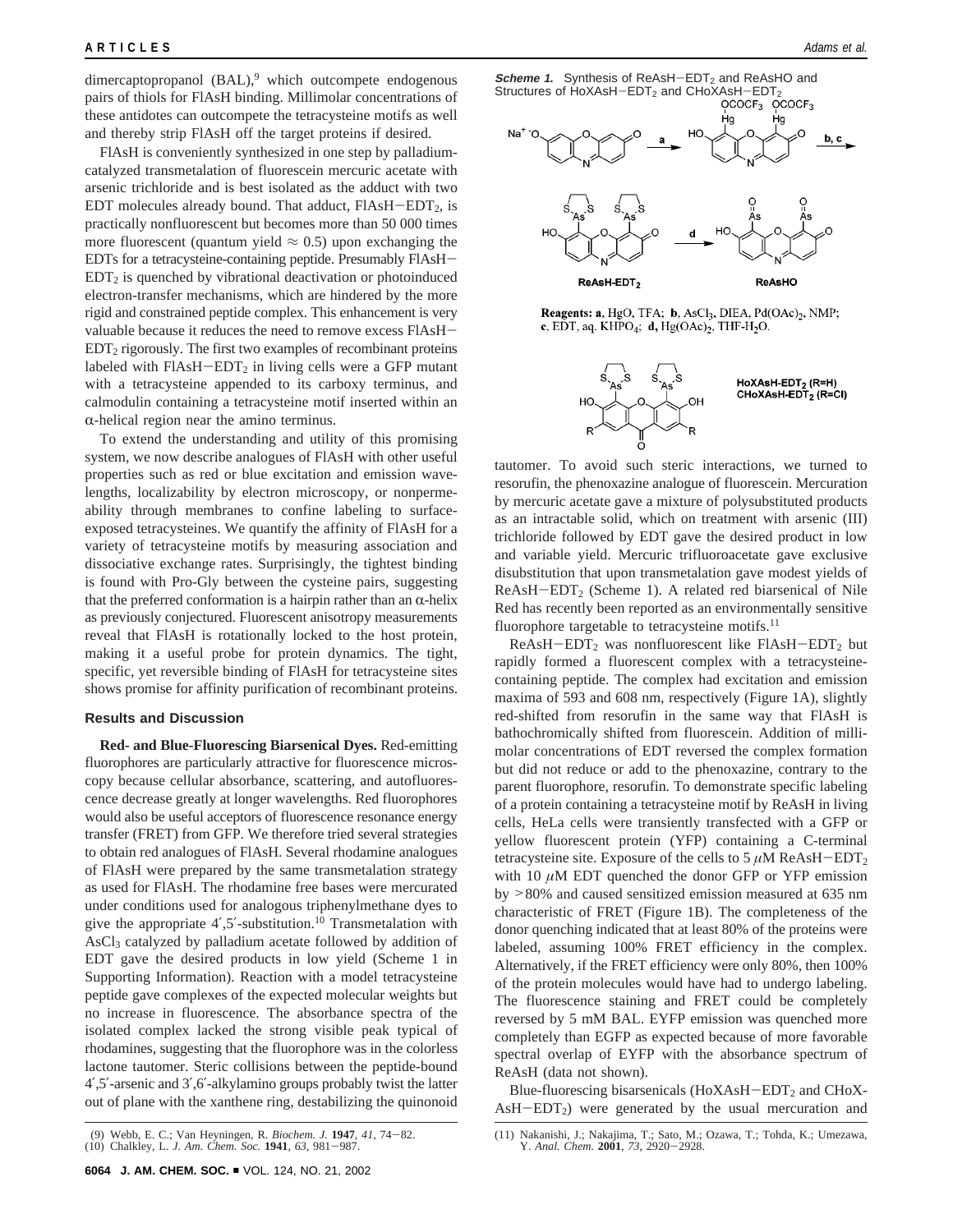

**Figure 1.** (A) Fluorescence spectra of ReAsH and CHoXAsH bound to the model tetracysteine peptide, AcWEAAAREACCRECCARA-NH2. The spectra of the FlAsH complex are also shown for comparison (dotted line). The excitation spectrum of HPLC-purified complex, in 100 mM KCl 10 mM K'MOPS pH 7.2, was collected with emission at 632 nm and the emission spectrum with excitation at 590 nm for ReAsH or with excitation at 388 nm and emission at 433 nm for CHoXAsH. Bandwidths for spectra were 2 nm. (B) Specific labeling of ReAsH with a tetracysteine peptide fused to GFP in living cells. Reversible intracellular labeling of the peptide AEAAAREACCRECCARA fused to the C terminus of GFP, transiently transfected in Hela cells. Fluorescent images were taken at the times indicated with an excitation of 480 nm (30 nm bandwidth at half-height) and emission at 535 nm (25 nm bandwidth) or 635 nm (45 nm bandwidth). The average fluorescence intensity of a region over individual transfected or nontransfected cells for each emission wavelength is shown. At the start of the experiment, the emission at 535 nm from the GFP-peptide fusion construct was high but was rapidly quenched upon addition and subsequent fast specific binding of  $ReAsH-EDT<sub>2</sub>$  in the presence of a low concentration of EDT. FRET from the GFP to bound ReAsH now gave emission at 636 nm. Washing out the free ReAsH-EDT<sub>2</sub> had little effect on the fluorescence, indicating tight binding to the peptide. Millimolar amounts of the dithiol BAL rapidly reversed the labeling, regenerating initial conditions. Nontransfected cells show minimal changes in fluorescence at these wavelengths, despite some nonspecific binding of  $ReAsH-EDT<sub>2</sub>$  as it is poorly excited at 480 nm.

subsequent transmetalation reactions upon 3,6-dihydroxyxanthone and its 2,7-dichloro derivative respectively (Scheme 2 in Supporting Information). These compounds also gave a substantial enhancement of fluorescence (over 20-fold) upon binding with a tetracysteine peptide to form isolatable complexes of the expected molecular weights with excitation and emission maxima of about 380 and 430 nm, respectively (Scheme 1, Figure 1A). CHoXAsH showed more favorable properties as its peptide complex was brighter (quantum yield of 0.35) and

showed no pH sensitivity within the physiological range (p*K*<sup>a</sup>  $\leq$  5). HoXAsH-EDT<sub>2</sub> and CHoXAsH-EDT<sub>2</sub> both gave specific labeling of gap junctions in Hela cells transfected with tetracysteine-tagged connexin 43 although the contrast, brightness, and photostability of the staining were less than that achievable with FlAsH or ReAsH (data not shown). CHoXAsH may be useful as a FRET donor for GFP or YFP and for multicolor labeling with other bisarsenicals or autofluorescent proteins.

**FlAsH Derivatives That Photosensitize the Polymerization of Diaminobenzidine.** Fluorescent staining of intracellular components with appropriate dyes may also be visualized at much higher resolution by electron microscopy using "photoconversion" of diaminobenzidine.<sup>12</sup> In this process, strong illumination of the dye generates singlet oxygen, which polymerizes diaminobenzidine into a highly localized precipitate that can be stained with osmium tetroxide to give an electrondense marker. Previously, eosin-labeled antibodies have been used to localize antigens and epitopes, $12$  but access of the antibodies to protein epitopes is often hindered by the fixation required for optimal sample integrity. A means of genetically targeting singlet-oxygen-generating chromophores to recombinant proteins within living cells would therefore be a valuable complement. Unfortunately, GFP does not undergo photoconversion, presumably because the protein shell around the chromophore prevents the necessary ingress of triplet oxygen and egress of singlet oxygen. We were therefore interested to test whether biarsenical-labeled proteins could undergo photoconversion to provide ultrastructural localization of any recombinant protein containing the tetracysteine motif.

Initial experiments with FlAsH stained connexin43-tetracysteine construct,13 expressed in HeLa cells where it forms distinctive gap junctions, indicated poor photoconversion of diaminobenzidine, as expected, because fluorescein-labeled antibodies are similarly inefficient. Additional heavy atoms such as the four bromines in eosin increase intersystem crossing, resistance to photobleaching, and photoconversion efficiency, and thus we prepared several FlAsH derivatives incorporating heavy atoms such as bromine or sulfur (Table 1). As expected, photoconversion efficiency was correlated with the brightness of the fluorescent staining with each derivative, with the best derivatives scoring highly with both of these properties. Analogues in which the xanthene ring oxygen is replaced by sulfur (tFlAsH-EDT<sub>2</sub> and ThAsH-EDT<sub>2</sub>) were too dimly fluorescent to locate labeled gap junctions to determine their photoconversion efficiency, although controls indicated binding of tFlAsH to a cyan fluorescent protein (CFP)-tetracysteine construct by measuring the quenching of the CFP fluorescence. Addition of bromine substituents to FlAsH or ReAsH to form  $BrAsH, Br<sub>2</sub>AsH, and Br<sub>2</sub>ReAsH increased the photoconversion$ efficiency modestly while retaining sufficient fluorescent staining, but prolonged illumination increased fluorescence probably by photodebromination, thereby decreasing the total output of singlet oxygen. Surprisingly, ReAsH gave the best photoconversion and, with its bright fluorescent staining, gave the optimal results for both requirements. The trafficking of this con-

<sup>(12)</sup> Deerinck, T. J.; Martone, M. E.; Lev-Ram, V.; Green, D. P. L.; Tsien, R. Y.; Spector, D. L.; Huang, S.; Ellisman, M. H. *J. Cell Biol.* **<sup>1994</sup>**, *<sup>126</sup>*, <sup>901</sup>-910.

<sup>(13)</sup> Gaietta, G.; Deerinck, T. J.; Adams, S. R.; Bouwer, J.; Tour, O.; Laird, D. W.; Sosinsky, G. E.; Tsien, R. Y.; Ellisman, M. H. *Science* **2002**, *296*, <sup>503</sup>-507.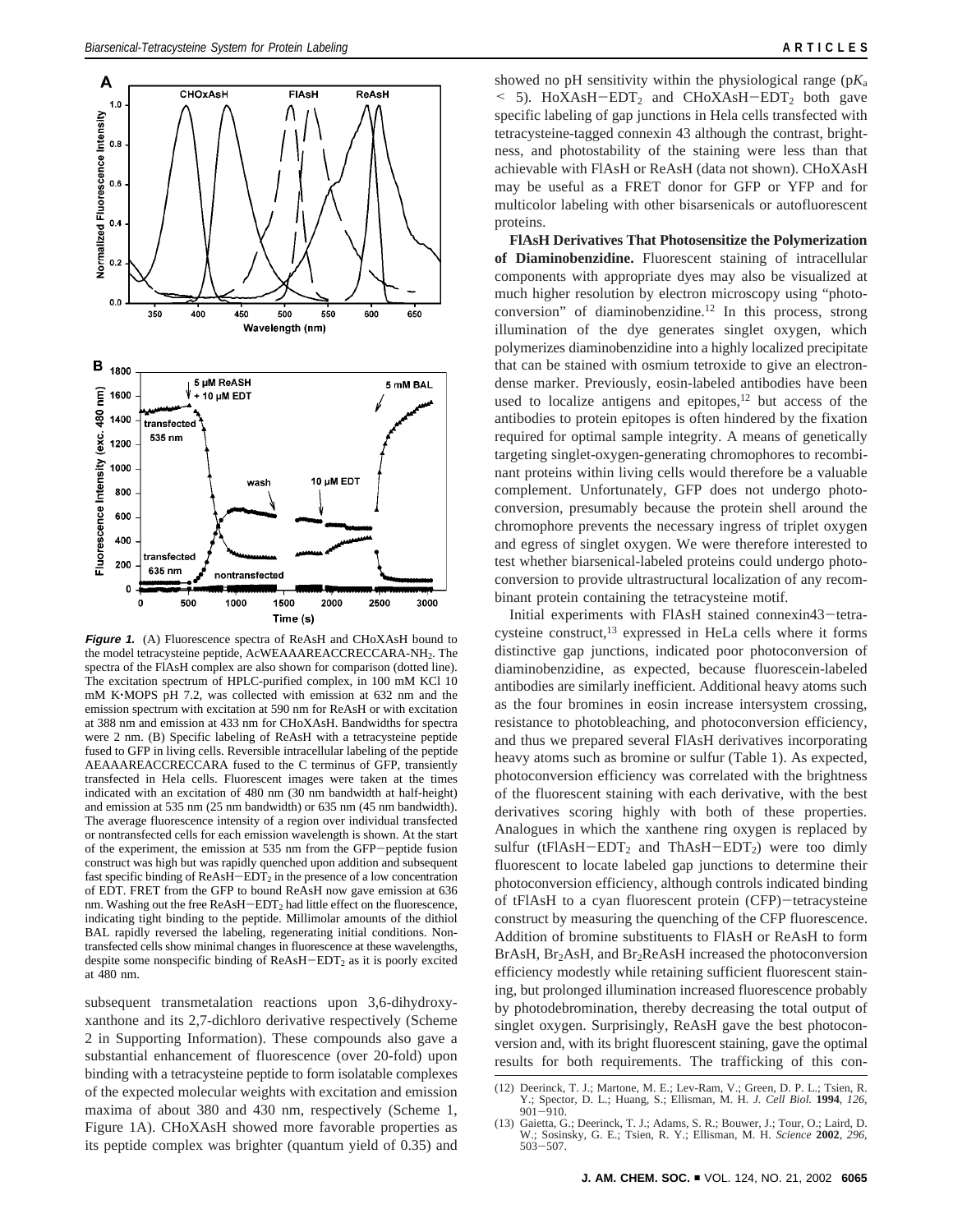**Table 1.** Relative Efficiency of the Fluorescent Staining of Tetracysteine-Tagged Gap Junctions and Subsequent Photoconversion of 3,3′-Diaminobenzidine by Biarsenical Dyes (Synthetic Details Given in Schemes 3 and 4 in Supporting Information) $a$ 



|                       |    |    |                   | substituents | fluorescent<br>staining | DAB<br>photoconversion |  |
|-----------------------|----|----|-------------------|--------------|-------------------------|------------------------|--|
| name                  | W  | χ  | γ                 | Z            | efficacy                | efficacy               |  |
| FIA <sub>s</sub> H    | Н  | Н  | $\mathbf{\Omega}$ | $C-C6H4COOH$ | $+++++$                 |                        |  |
| <b>BrAsH</b>          | Вr | Н  | O                 | $C-C6H4COOH$ | $+++$                   |                        |  |
| Br <sub>2</sub> AsH   | Вr | Br | O                 | $C-C6H4COOH$ | $^{++}$                 | $^{++}$                |  |
| tFlAsH                | н  | Н  | S                 | $C-C6H4COOH$ | $^{(+)}$                |                        |  |
| ReAsH                 | н  | Н  | O                 | N            | $+++++$                 | $+++$                  |  |
| Br <sub>2</sub> ReAsH | Вr | Br | Ω                 | N            | $^{++}$                 | $+++(+)$               |  |
| ThAsH                 | н  | н  | S                 | N            |                         |                        |  |

 $a$  Hela cells transfected with a connexin43-tetracysteine construct<sup>13</sup> were stained with  $1-5 \mu M$  biarsenical and  $50-100 \mu M$  EDT for 2 h, washed, and viewed by fluorescence microscopy and photoconverted as previously described.

nexin43-tetracysteine construct in living cells can be conveniently monitored by fluorescence with electron microscopical snapshots of the photoconverted product giving detailed ultrastructural imformation.<sup>13</sup>

**FlAsH Labeling of Cell-Surface Tetracysteine-Containing Proteins.** FlAsH binding to a tetracysteine motif requires that the thiols of the four cysteines are reduced, the prevalent form of cytoplasmic thiols. Other cellular compartments, such as the endoplasmic reticulum or the cell surface have more oxidizing environments, probably precluding FlAsH labeling unless the cystines are acutely reduced. To test this, we transiently expressed in Hela cells a tetracysteine peptide (Figure 2) fused to the C terminus of VAMP2 (vesicle associated membrane protein 2 or synaptobrevin).<sup>14</sup> The FlAsH tag would be either in the lumen of secretory vesicles or on the extracellular side of the plasma membrane. After brief reduction of any accessible disulfide bonds with the membrane-impermeant reductants, 2-mercaptoethanesulfonate (MES) and tris(carboxyethyl)phosphine (TCEP), the cells were stained with a sulfonated derivative of FlAsH (sFlAsH-EDT2; for synthetic details see Scheme 5 in Supporting Information) to prevent membrane permeation and intracellular staining. Only cells coexpressing BFP (as a marker of transfected cells) gave distinct plasma membrane staining (Figure 2B) which was reversible with a few millimolar 2,3-dimercaptopropanesulfonate (DMPS), a membrane-impermeant dithiol. No labeling occurred without prior reduction indicating the cysteines were oxidized as expected. The extent of labeling under these conditions could be assessed by labeling a VAMP2-GFP-tetracysteine construct with ReAsH which quenched approximately 25-40% of the GFP fluorescence by FRET. This percentage quench of the GFP was similar to unlabeled cells that were rapidly acidified to pH 5.2 to quench extracellular GFP. These results indicate that most, if not all, the extracellular tetracysteines were initially oxidized but full recovery by reduction was possible.

**SDS-PAGE of FlAsH**-**Protein Complexes.** The apparent high affinity of biarsenical/tetracysteine complexes suggested



**Figure 2.** Staining of extracellular tetracysteine motifs by impermeant sFlAsH. Hela cells were cotransfected with blue fluorescent protein (BFP) and VAMP2-tetracysteine construct, reduced with tris(carboxyethyl) phosphine (TCEP) and 2-mercaptoethanesulfonate (MES) and stained with  $sFIAsH-EDT<sub>2</sub>$  and 10  $\mu$ M EDT, and washed. (A) Image of transfected cells expressing BFP (exciting at 380 nm with emission at 440 nm). (B) Same field of cells showing bright plasma membrane sFlAsH staining is restricted to the same cells as in panel (A). Dim background staining is visible on surrounding nontransfected cells. (C) Same field of cells after washing with 10 mM impermeant dithiol, 2,3-dimercaptopropanesulfonate (DMPS), removes the fluorescent stain in the preceding panel, indicating specifically bound sFlAsH to the tetracysteine motif of the VAMP2 construct. (D) Transmitted light image of the field of cells reveals nontransfected cells are present in this field that did not give the sFlAsH staining pattern.

that they should be stable to typical denaturing gel electrophoresis conditions. Survival of fluorescence during SDS-PAGE would be useful to permit quick verification of the identity and integrity of tetracysteine-tagged proteins. For comparison, naturally fluorescent proteins do not retain fluorescence after denaturation; therefore, fusions to GFP can be detected in gels only by Western blotting with antiGFP antibodies. We therefore expressed Cys6,7,10,11-calmodulin in *Escherichia coli* and incubated crude bacterial lysates for 30-60 min at room temperature with FlAsH in a modified sample buffer for SDS-PAGE in which the usual thiol reductant (DTT dithiothreitol, or BME 2-mercaptoethanol) was replaced by TCEP. After electrophoresis, a single major fluorescent species running at the expected molecular weight for the calmodulin-FlAsH complex was visible under UV illumination (Figure 3, lanes 3-5). Other fluorescent bands, corresponding to <5% of the total fluorescence, include partially disulfide-linked multimers of  $Cys^{6,7,10,11}$ calmodulin which must still bind at least one FlAsH.

Subsequent staining with Coomassie Blue revealed the expected ladder of native protein bands present throughout the (14) Elferink, L. A.; Trimble, W. S.; Scheller, R. H. *J. Biol. Chem.* **<sup>1989</sup>**, *<sup>264</sup>*, <sup>11061</sup>-11064.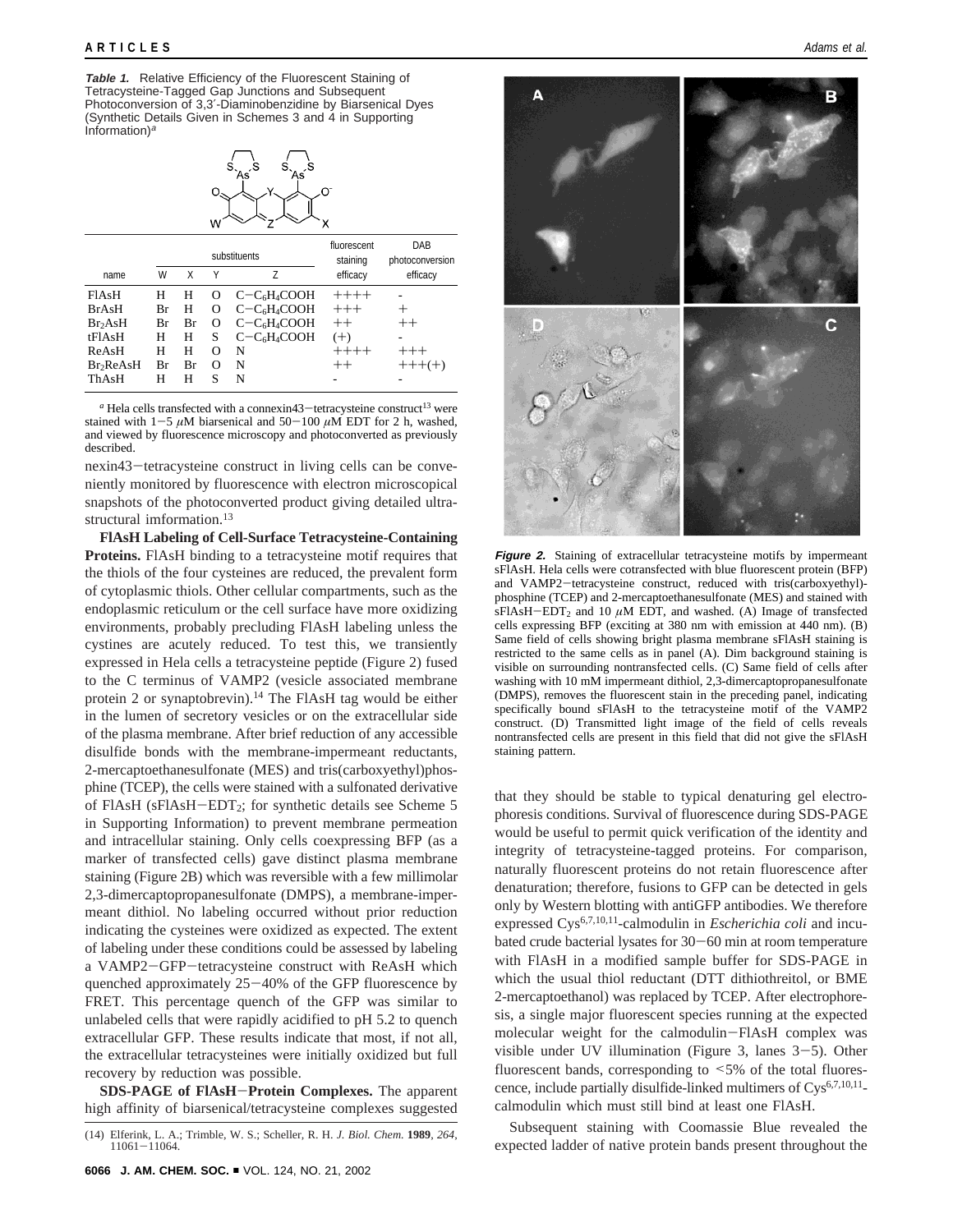A

kD

 $31$ 

 $21.5$ 



**Figure 3.** FlAsH-tetracysteine complexes are stable to reducing, denaturing polyacrylamide gel electrophoresis. Soluble lysate of bacterially expressed polyhistidine tagged Cys<sup>6,7,10,11</sup>-calmodulin was treated with 10, 50, or 100  $\mu$ M FlAsH-EDT<sub>2</sub> dissolved in sample buffer containing either 20 mM TCEP (lanes 3, 4, 5) or 1M BME (lane 7) for 15-30 min at room temperature, loaded and run on a 12% SDS-PAGE gel. (A) Proteins were visualized by staining with Coomassie Blue. (B) The fluorescence of the unstained gel was collected with excitation at 480 nm (60 nm bandwidth) and emission at 545 nm (bandwidth 35 nm). The arrow marks the region in which the FlAsH complex was more clearly detected on Coomassiestained gels with higher loadings of lysate.

gel at much higher levels than the transfected calmodulin, showing that the fluorescent labeling was quite specific for the tetracysteine-tagged protein. BME at the traditional concentrations of  $0.1-1$  M in the sample buffer prevented formation of the complex (lane 7), probably by competition with the cysteines for FlAsH. Excessive boiling of the FlAsH-lysate mixture decreased the fluorescent staining although 3 min at 96 °C (which is sufficient for denaturing most proteins) had only a small effect (lanes  $8-10$ ). Alternatively, FIAsH-EDT<sub>2</sub> can be added after the boiled sample has cooled back to room temperature. Attempts to stain gels with  $FIAsH-EDT<sub>2</sub>$  after electrophoresis were more wasteful of the reagent and gave less intense specific staining over a dimly fluorescent background, probably due to poor penetrability of  $FIASH-EDT<sub>2</sub>$  into the gel, leading to incomplete formation of the complex. By forming the complex before electrophoresis, the yield of the FlAsH complex is increased, and excess  $FIASH-EDT<sub>2</sub>$  (which could raise the background fluorescence) is removed because it migrates with the dye front.

**Affinity Purification of Proteins.** The high specificity of biarsenical dyes for the tetracysteine motif and the low apparent abundance of endogenous proteins containing such sites suggested that immobilized biarsenicals could be used for the affinity purification of tetracysteine-tagged proteins. Existing tags for affinity purification range from large proteins, such as glutathione-S-transferase or maltose-binding protein, to small peptides such as epitope or polyhistidine tags. Epitope tags require expensive antibody columns and harsh elution conditions, whereas polyhistidine tags often leave contamination with  $Ni<sup>2+</sup>, Co<sup>2+</sup>, and intrinsic proteins. Immunobilized monoarsenical$ supports have been described for the purification of proteins that contain existing vicinal cysteines with some limited success.15,16 To immobilize FlAsH, we coupled the *N*-hydroxysuccinimide ester of  $5$ -carboxyFlAsH-EDT<sub>2</sub> to an aminomodified agarose support (Scheme 6 in Supporting Information). When this affinity matrix was mixed with lysate from bacterial cells expressing a low level of calmodulin containing an inserted tetracysteine site, the desired protein was specifically



**Figure 4.** Affinity purification by a tetracysteine tag yields protein of purity similar to that by conventional his<sub>6</sub> tag. Soluble lysate (load) of the bacterially expressed polyhistidine tagged  $\text{Cys}^{6,7,10,11}$ -calmodulin was batchbound to the two supports, separated by pouring into columns (flow through), washed (wash), and eluted with either 0.25 M imidazole or 10 mM DMPS (elution), respectively. The collected fractions were analyzed by a reducing 15% SDS-PAGE gel and stained with Coomassie Blue.

absorbed and could then be eluted with a high concentration of the competing ligand, DMPS. SDS-PAGE of these fractions (Figure 4) indicated a high purity in reasonable yield even without a wash of the adsorbed protein with a low concentration of eluting ligand. By comparison, the same protein construct was purified by a conventional polyhistidine:Ni<sup>2+</sup>-NTA method in good yield with comparable purity even with the inclusion of several washes before final elution with high concentrations of imidazole.

Similar results have recently been reported for a kinesin fused to a short peptide containing the tetracysteine motif (with improved purity compared to his $<sub>6</sub>$ -tag), using a slightly different</sub> immobilization of FlAsH (a 6-aminoFlAsH with a glycine spacer).<sup>17</sup> Our synthesis appears more straightforward with wellcharacterized intermediates requiring simpler purification steps. Further optimization of the support and the binding and elution conditions should achieve better yields of purified protein. Some advantages of the FlAsH method include its compatibility with thiols, the minimal size of the binding site to FlAsH, the speed of the purification requiring one simple wash, and the high purity of the final product. The DMPS can be easily removed from the purified protein by dialysis. EDT may be used if a volatile dithiol is required, although its limited solubility and tendency to precipitate upon aerial oxidation are drawbacks.

**Fluorescence Anisotropy of FlAsH**-**Protein Complexes.** Conventional fluorescent labeling agents such as fluorescein isothiocyanate (FITC) or Texas Red are attached through rotationally mobile single bonds from the 9-(carboxyphenyl) substituent to the flexible side-chain of amino acid residues such as cysteine or lysine. Rapid rotation of these bonds within the excited-state lifetime diminishes fluorescence polarization or anisotropy. By contrast, the biarsenical dyes bind tetracysteine motifs via four covalent bonds to the arsenic substituents directly attached to fluorophore; therefore, the attachment of the fluorophore to the peptide backbone should be very rigid. Such rigidity should be ideal for fluorescence anisotropy measurements of the local rotational mobility of peptides or protein domains, including many popular assays in which binding of a fluorescently labeled ligand to a macromolecule is assessed by the resulting rotational immobilization of the ligand and

<sup>(17)</sup> Thorn, K. S.; Naber, N.; Matuska, M.; Vale, R. D.; Cooke, R. *Protein Sci.* **2000**, *9*, 213-217.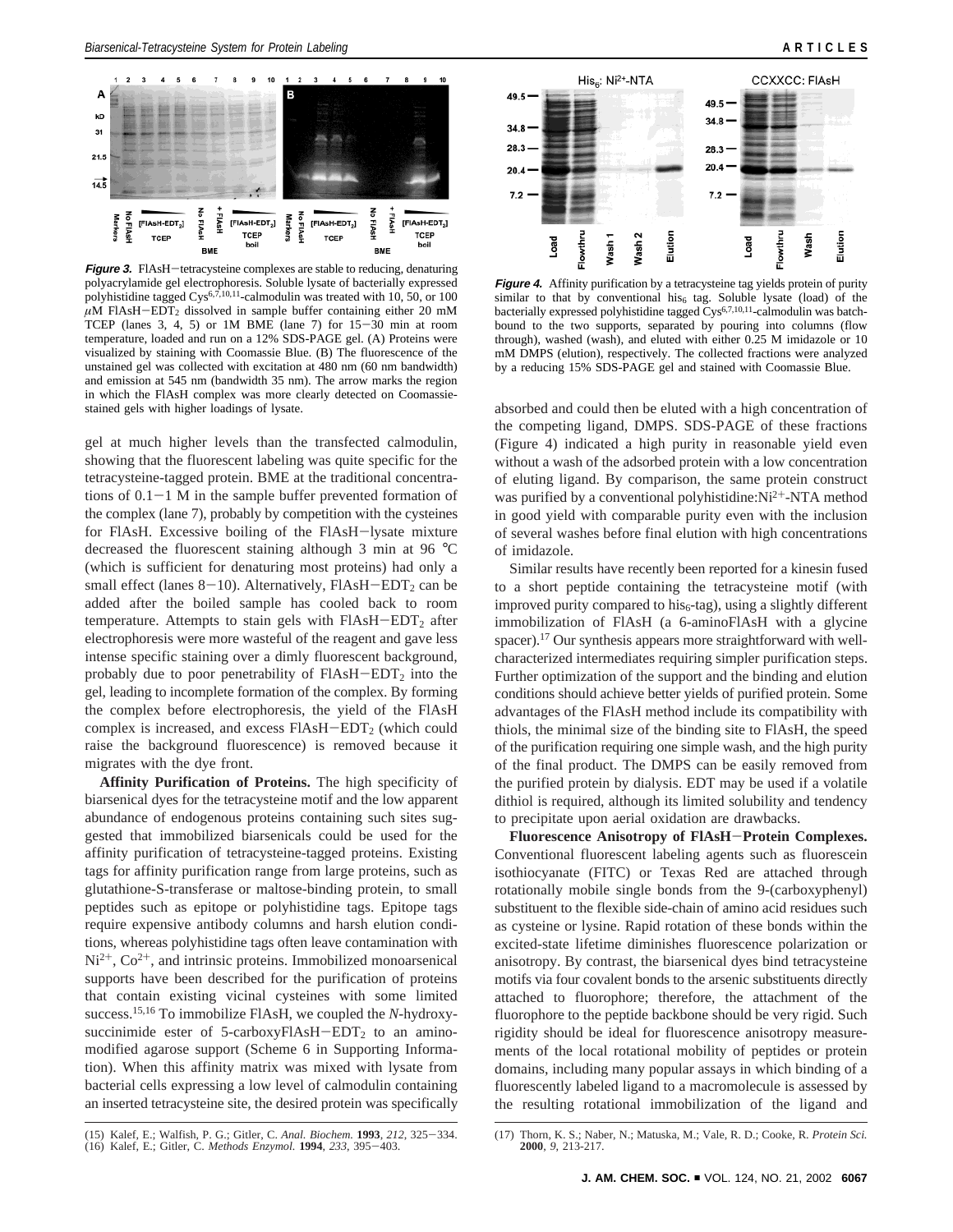

**Figure 5.** Perrin plot of FlAsH-Cys<sup>6,7,10,11</sup>-calmodulin and fluoresceinlabeled calmodulin. Fluorescence polarization of the two labeled proteins  $(1 \mu M)$  were measured in buffers of 50 mM K $\cdot$ MOPS, 2 mM MES, 1 mM EDTA, pH 7.4, adjusted to various viscosities with sucrose, at 10, 25, and 40 °C. The FlAsH complex shows a negligible decrease in polarization upon an increase in temperature and a decrease in viscosity indicating a rigidly bound complex, in contrast to the fluorescein-labeled protein.

increased fluorescence anisotropy. We therefore examined the fluorescence anisotropy of FlAsH-labeled Cys<sup>6,7,10,11</sup>-calmodulin and compared it with calmodulin labeled with a conventional lysine-reactive fluorescein tag. Figure 5 shows a Perrin plot of the fluorescence anisotropies measured in aqueous sucrose at various viscosities and temperatures. The reciprocal of the anisotropy (*r*) is plotted against absolute temperature (*T*) divided by the viscosity (*n*) in centipoise. The viscosity is obtained from the table of the CRC Handbook, in which the buffer is assumed to contribute negligibly. The values for 40 °C were extrapolated from the data given for 30  $^{\circ}$ C in the table.

The intercept of the Perrin plot of FlAsH-Cys<sup>6,7,10,11</sup>calmodulin indicates a limiting anisotropy  $r_0$  of 0.35. More significantly, the linearity of the points irrespective of temperature indicates a lack of segmental motions between the label and adjacent amino acid residues, which are known to cause the deviations normally observed in Perrin plots for proteins.4 From the slope (0.0081) of the regression line for FlAsH-Cys6,7,10,11-calmodulin and the excited-state lifetime of 4.37 ns measured in separate experiments by modulation fluorometry, a molecular diameter of 34 Å can be calculated, assuming a spheroidal shape.<sup>4</sup> This estimate is in reasonable agreement with the known dimensions of calmodulin even though the protein shape is actually a dumbbell. Thus, FlAsH is indeed rigidly attached to the protein. By comparison, the fluorescence anisotropy of a fluorescein attached by a lysine residue of calmodulin showed a far greater dependence upon the temperature and viscosity of the solution with marked deviations from linearity in the Perrin plot. In nonviscous solution, the calculated rotational correlation time is  $\leq 0.5$  ns, similar to that previously reported18 for the FITC conjugate of calmodulin, indicating free rotation of the dye independent of the protein. This contrasts with a rotational correlation time of  $7.1 \pm 0.3$  ns for the FlAsHlabeled protein.

**Which Pairs of Thiols Bind to Each Arsenic?** In principle there are three ways that the two arsenics of FlAsH can plug into the four thiols. One As could bind the  $i$ ,  $i + 1$  cysteines while the other As binds the  $i + 4$ ,  $i + 5$  cysteines, or the

pairings could be *i*,  $i + 4$  and  $i + 1$ ,  $i + 5$ , or *i*,  $i + 5$  and  $i +$ 1,  $i + 4$ . A hint as to the most likely isomer resulted from experiments with a fluorescein with just one arsenic substituent, 4′-(1,3,2-dithiarsolan-2-yl)-5-carboxyfluorescein, prepared by monomercuration of 5-carboxyfluorescein followed by transmetalation. This monoarsenical was reacted with model peptides AcWEAAARECCARA-amide and AcWEACARECAARAamide containing either an  $i$ ,  $i + 1$  or an  $i$ ,  $i + 4$  arrangement of two cysteines. Both generated a single fluorescent product (shown by HPLC and ES-MS) but the complex with the  $i$ ,  $i +$ 4 peptide formed more slowly and was considerably less fluorescent. On adding excess  $i$ ,  $i + 1$  peptide to this complex, a rapid increase in fluorescence resulted, indicating preferred formation of  $i$ ,  $i + 1$  complex. Thus, a single arsenic attached to fluorescein preferred to bind to a pair of adjacent cysteines rather than to separated cysteines, suggesting that the most likely pairing for FIAsH is  $i$ ,  $i + 1$  and  $i + 4$ ,  $i + 5$ . Addition of FlAsH-EDT<sub>2</sub> to AcWEAAARECCARA-amide gave either a two-peptide:1 FlAsH or a 1:1 complex depending on which component was in excess. The 1:1 complex was only weakly fluorescent, suggesting that one dithiarsolanyl substituent is sufficient to quench the fluorescein fluorescence.

**Kinetics and Dissociation Constants of FlAsH**-**Tetra-** $\alpha$ **cysteine Complexes.** In our initial paper<sup>1</sup> the dissociation constant of the FlAsH-tetracysteine peptide complex was estimated to be subnanomolar, because the fluorescence emission of 1 nM of the complex in the presence of millimolar monothiol (to mimic intracellular glutathione) remained unaltered for several days, and subsequent changes seemed consistent with decomposition rather than dissociation. We have now measured the rate constants for the dissociation and formation of the complex, whose ratio gives the equilibrium dissociation constant. In the absence of EDT, the reaction at neutral pH is:

# FlAsH bis-arsenoxide + tetracysteine peptide  $\leftrightarrow$ FlAsH-tetracysteine peptide  $+ 2$  H<sub>2</sub>O (1)

The bis-arsenoxide (named FlAsHO, to indicate the oxygen ligands of arsenic atoms) was generated from  $FIASH-EDT<sub>2</sub>$ by stoichiometric reaction with 2 equiv of  $Hg^{2+}$ . Formation of the extremely stable Hg-EDT complex (with an association constant of  $10^{24}$  M<sup>-1</sup>)<sup>19</sup> leads to irreversible hydrolysis of the As-S bonds (see Scheme 1 for an analogous reaction with  $ReAsH-EDT<sub>2</sub>$ ). The reaction can be conveniently monitored by visible spectroscopy as stepwise addition of mercury (II) acetate at neutral pH gave an immediate reaction resulting in a hypsochromic shift of the absorption maximum of 508 nm to a new peak at 485 nm with sharp isobestic points. Analysis by reverse-phase HPLC indicated clean conversion to a more polar product whose NMR spectrum and molecular weight were consistent with the bis-arsenoxide. This spectroscopic change can be reversed by the addition of excess EDT, which regenerated the starting material (followed by visible spectroscopy and thin-layer chromatography). Addition of excess  $Hg^{2+}$ to the bis-arsenoxide gives a slower, subsequent decrease in the absorbance at 485 nm, consistent with decomposition. Solutions of FlAsHO in DMSO were stable in the absence of free  $Hg^{2+}$ .

<sup>(18)</sup> Lambooy, P. K.; Steiner, R. F.; Sternberg, H. *Arch. Biochem. Biophys.* **<sup>1982</sup>**, *<sup>217</sup>*, 517-528.

<sup>(19)</sup> Smith, R. M.; Martell, A. E.; Motekaitis, R. J*. NIST Critical Stability Constants of Metal Complexes Database*, version1; Standard Reference Data Program; U.S. Department of Commerce, National Institute of Standards and Technology: Gaithersburg, MD, 1993.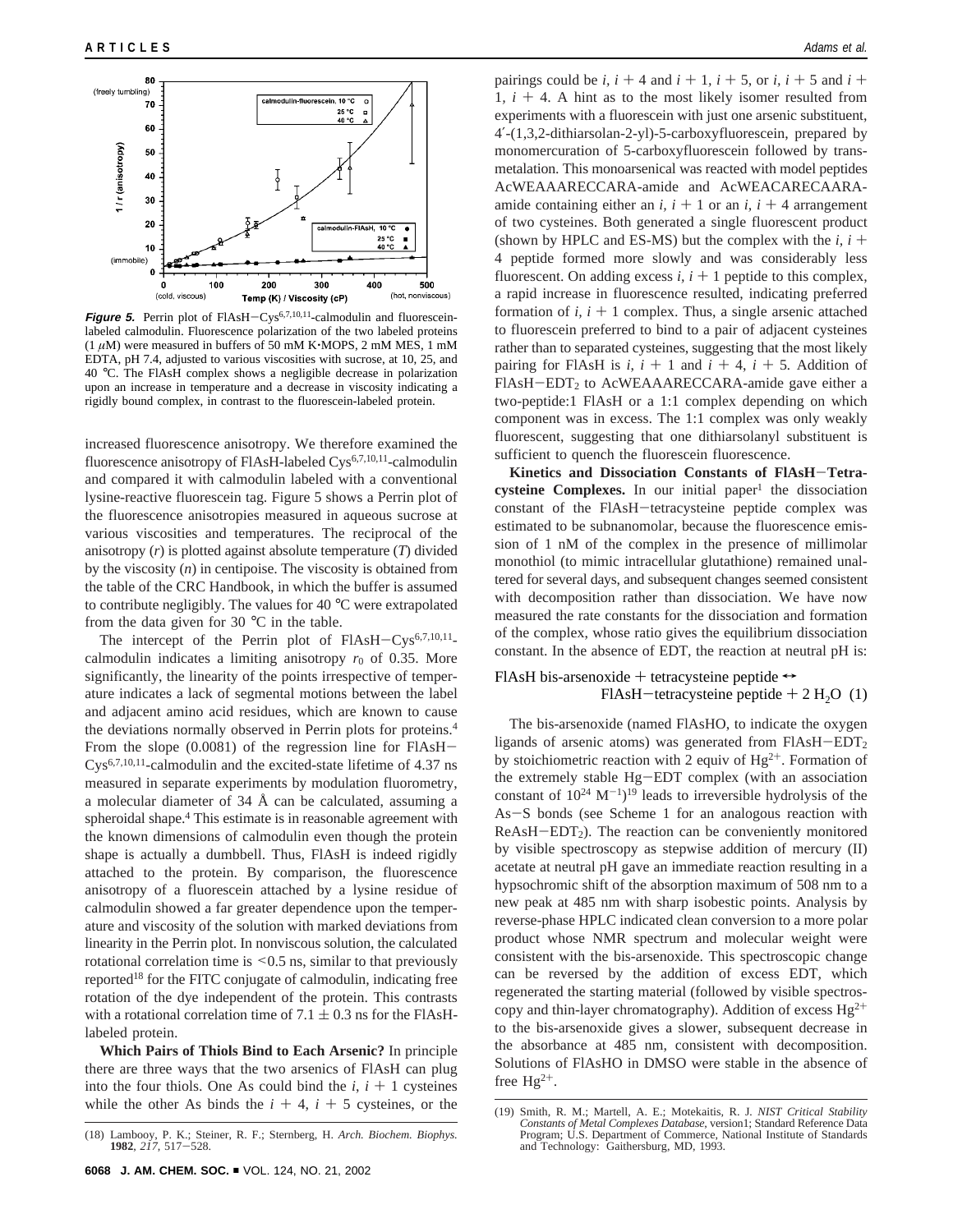

**Figure 6.** Kinetics of association and dissociation of FlAsHO and tetracysteine peptide. (A) Time courses of the reaction of 5 nM FlAsHO with AcWEAAAREACCRECCARA-NH2 in the presences of 1, 5, or 20 mM MES. The increase in fluorescence intensity at 530 nm (with excitation at 508 nm) of a solution of peptide (1.2 *<sup>µ</sup>*M) and MES in 100 mM KCl, 10 mM K'MOPS, pH 7.2, on treatment with 5 nM FlAsHO at time zero. The small amount of fluorescence contributed directly by FlAsHO is subtracted. The experimental fits shown are to single exponentials. (B) Reaction of FlAsHO with excess peptide in 5 mM MES shows pseudo-first-order kinetics. Rates derived from progress curves at different peptide concentrations were derived as in panel A and fitted by least-squares analysis to a straight line with a gradient equal to the rate constant. (C) Time courses of the exchange of ReAsHO with the complex formed from FlAsH and AcWEAAAREACCRECCARA-NH2 at different monothiol concentrations. 100 nM of preformed complex dissolved in degassed 100 mM KCl 10 mM KMOPS pH7.2 with 1, 5 or 20 mM MES was treated with 1  $\mu$ M ReAsHO at time zero and sealed from the air. The exchange reaction gave a decrease in fluorescence intensity at 530 nm (with excitation at 508 nm) that was fitted to a single exponential to yield the rate constant. Increasing the concentration of MES increased the exchange rate. (D) The apparent dissociation constant of FlAsH bound to two tetracysteine peptides, AcWEAAAREACCRECCARA-NH2 and AcWDCCPGCCK-NH2, varies with monothiol concentration.

The reaction of FlAsHO and tetracysteine peptides to form the complex was readily monitored by the resulting increase in fluorescence. The arsenoxide group strongly quenches the fluorescein fluorophore, albeit to a lesser extent than the 1,3,2 dithioarsolan-2-yl substituent. Formation of the tetracysteine peptide complex leads to a 50-fold fluorescence enhancement with a single-exponential rate in the presence of excess peptide (Figure 6A). Addition of millimolar monothiol such as MES gave a further small increase in fluorescence (less than 10% of the total fluorescence change) perhaps resulting from catalytic formation of a more stable (and more fluorescent) conformation. Pseudo-first-order kinetics from the initial rates in the absence of MES are found with large excesses of the 17-mer peptide, AcWEAAAREACCRECCARA-NH2 giving an on-rate of about  $20\,000\ \mathrm{M}^{-1}\ \mathrm{s}^{-1}$  for the forward reaction 1. In the presence of  $MES$  (1-20 mM), a modest enhancement of the initial rate was observed (Figure 6A), giving a rate of 55 000  $M^{-1}$  s<sup>-1</sup> at 5 mM monothiol. MES, itself directly reacts with FlAsHO to generate a small increase in fluorescence at 530 nm (less than 10% of the total fluorescence increase with peptide) but with a rate approximately 4-5 orders of magnitude slower than the peptide. The kinetic data was fitted to a single exponential for approximately the first 75% of the fluorescence increase to decrease the contribution of the reaction of FlAsHO with MES.

| Table 2. Apparent On-Rates, Exchange-Rates and Dissociation |
|-------------------------------------------------------------|
| Constants of FIAsH Complexed to                             |
| AcWEAAAREACCRECCARA-NH2 or AcWDCCPGCCK-NH2 at               |
| Different Monothiol Concentrationsª                         |

|  |  | Different Monothiol Concentra |
|--|--|-------------------------------|
|--|--|-------------------------------|

| peptide                             | [MES]<br>mM | $K_{\rm on}$<br>$M^{-1}S^{-1}$ | $k_{\text{exch}}$<br>$\varsigma^{-1}$ | $K_d$ app<br>pM |
|-------------------------------------|-------------|--------------------------------|---------------------------------------|-----------------|
| AcWEAAAREACCRECCARA-NH <sub>2</sub> | 20          | 65000                          | $4.5 \times 10^{-6}$                  | 70              |
|                                     | 5           | 55000                          | $1.1 \times 10^{-6}$                  | 20              |
|                                     |             | 53000                          | $3.9 \times 10^{-7}$                  | 7               |
|                                     | $\Omega$    | 23000                          | $[1.0 \times 10^{-7}]$                | [4]             |
|                                     | 20          | 310000                         | $1.1 \times 10^{-6}$                  | 3.6             |
| AcWDCCPGCCK-NH <sub>2</sub>         | 5           | 72000                          | $2.6 \times 10^{-7}$                  | 3.5             |
|                                     |             | 74000                          | $\sim$ 1 $\times$ 10 <sup>-7</sup>    | $\sim$ 2        |
|                                     | $\Omega$    | nd                             | nd                                    | nd              |

*<sup>a</sup>* Values in brackets determined by extrapolation; nd, not determined.

If FlAsHO and MES are allowed to react completely before peptide addition, the rate with peptide with the MES complex of FIAsH is much slower by a factor of  $10-100$  and the total fluorescence increase is less. Thus, a reasonably accurate measure of the formation of the complex from FlAsHO and the peptide can be made in the presence of physiological concentrations of a monothiol (Table 2). To measure the dissociation rate of the FlAsH-tetracysteine complex, we needed a reagent that would trap either FlAsHO or the tetracysteine peptide while minimizing the risk of directly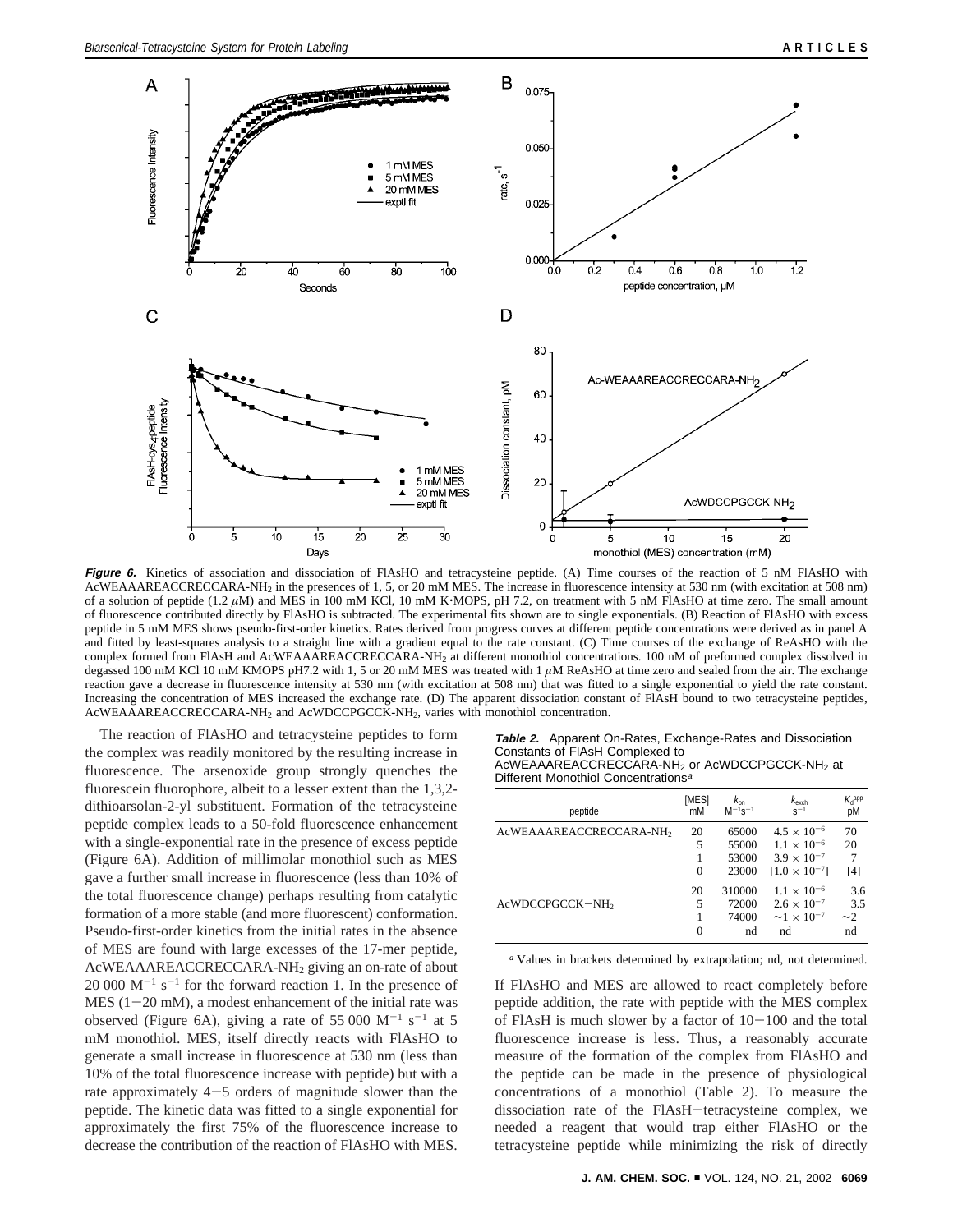**Table 3.** Fluorescent Properties and Stability of FlAsH-labeled Tetracysteine-Containing Peptides in 20 mM MES at pH 7<sup>a</sup>

| peptide sequence                    | <b>CCXCC</b><br>$X =$ | no. of<br>1:1 complexes | quantum<br>yield | $k_{on}$<br>$M^{-1}$ s <sup>-1</sup> | $k_{\text{exch}}$<br>$S^{-1}$ | $K_{\rm d}^{\rm app}$<br>pM |
|-------------------------------------|-----------------------|-------------------------|------------------|--------------------------------------|-------------------------------|-----------------------------|
| AcWDCCCCK-NH <sub>2</sub>           |                       |                         | 0.14             | 46000                                | $8.2 \times 10^{-5}$          | 1800                        |
| AcWDCCACCK-NH <sub>2</sub>          | А                     |                         | 0.6              | 57000                                | $3.8 \times 10^{-6}$          | 67                          |
| AcWDCCGCCK-NH2                      | G                     |                         | 0.66, 0.5, 0.5   | 35000                                | $3.6 \times 10^{-6}$          | 100                         |
| AcWDCCPCCK-NH <sub>2</sub>          | P                     |                         | 0.61, 0.58       | 100000                               | $1.5 \times 10^{-5}$          | 150                         |
| AcWEAAAREACCRECCARA-NH <sub>2</sub> | RE                    |                         | 0.5              | 65000                                | $4.5 \times 10^{-6}$          | 70                          |
| AcWDCCAECCK-NH <sub>2</sub>         | AE                    |                         | 0.58             | 25000                                | $1.8 \times 10^{-6}$          | 72                          |
| AcWDCCSECCK-NH2                     | <b>SE</b>             |                         | 0.58             | 50000                                | $2.1 \times 10^{-6}$          | 42                          |
| AcWDCCDECCK-NH <sub>2</sub>         | DE                    |                         | 0.5              | 32000                                | $1.3 \times 10^{-6}$          | 41                          |
| AcWDCCPGCCK-NH <sub>2</sub>         | PG                    |                         | 0.71, 0.62       | 310000                               | $1.2 \times 10^{-6}$          |                             |
| AcWDCCGPCCK-NH <sub>2</sub>         | GP                    |                         | 0.44             | 50000                                | $3.6 \times 10^{-6}$          | 72                          |
| AcWDCCDEACCK-NH <sub>2</sub>        | <b>DEA</b>            |                         | 0.10, 0.13, 0.46 | 65000                                | $6.0 \times 10^{-3}$          | 92000                       |
|                                     |                       |                         |                  |                                      |                               |                             |

*a* The products from the reaction of FlAsH-EDT<sub>2</sub> and peptides at pH 7 were separated by HPLC. Each peak was collected and gave the expected molecular weight of the complex.

breaking the As-S bonds or sequentially trapping each cysteine as it dissociated stepwise. We chose as the trapping agent a 10-fold excess of ReAsH bis-arsenoxide (ReAsHO; see Scheme 1) rather than  $ReAsH-EDT<sub>2</sub>$  so that initial dissociation of EDT does not limit trapping and to avoid the competing reactions involving EDT. The reaction was followed by a decrease in the fluorescence at 530 nm (from the FlAsH-peptide complex) with a concomitant increase in fluorescence at 640 nm (from the ReAsH-peptide complex). The reaction kinetics fitted a single exponential as expected for a first-order reaction, and the rate was moderately sensitive to the concentration of monothiol (in the tested range of  $1-20$  mM), requiring 20 mM MES to complete the reaction in several days (Figure 6C). Under conditions mimicking intracellular monothiol concentrations (e.g., 5 mM reduced glutathione), the exchange rate was  $1 \times$  $10^{-6}$  s<sup>-1</sup>. Dividing this by the on-rate of FlAsHO and the peptide at this concentration of MES yields an apparent dissociation constant of about 10 pM under these conditions (Figure 6D, Table 2).

The dissociation constant of arsenite or 4-sulfonamidophenylarsenoxide for vicinal thiols (cysteines or dithiols) has been reported to be  $0.2-1.4 \mu M$ ).<sup>20,21</sup> For comparison with this method, which is too insensitive to measure the much tighter binding of FlAsH complexes, we measured the on- and offrate for a fluorescein containing one arsenoxide complexed with a peptide containing two cysteines spaced at the  $i$ ,  $i + 1$ positions. The on-rate was similar to that found for FlAsHO and the tetracysteine peptide, but the off-rate was increased by about 4 orders of magnitude, giving an apparent dissociation constant of 72 nM (at 5 mM MES), only a little lower than the above-reported values. Thus, the cooperation between the two arsenic-dithiol binding steps raises the affinity about 7200-fold. This increase is quite considerable and is essential for the practical utility of the biarsenical/tetracysteine system. However, it leaves considerable room for improvement, because once one arsenic and pair of cysteines have bonded, the second pair of cysteines is presented to the other arsenic at an effective concentration of only about  $7200 \times 72$  nM = 0.5 mM. If the peptide were well preorganized to make both arsenic-dithiol interactions strain-free, one might expect effective molarities closer to 1 M.

**Optimizing the Tetracysteine Motif.** The sequence of the original tetracysteine peptide AcWEAAAREACCRECCARA-

amide was designed to favor  $\alpha$ -helicity with the cysteine sulfurs at the vertexes of a parallelogram, based on modeling efforts suggesting that the two arsenic atoms of FlAsH could comfortably bind all four cysteines in such a conformation. However, we had not proven that the above peptide is indeed optimal or that it adopts an  $\alpha$ -helical conformation in the complex. We have now altered the length of the peptide and the number and identity of the amino acid residues between the cysteines. The ability of FlAsH to bind these peptides at pH 7 was assessed by generation of fluorescence upon mixing the two components, HPLC separation of the products, and verification of correct mass by electrospray mass spectrometry. The affinities of the complexes formed were determined by measuring the on- and off-rates as described above and are shown in Table 3. We had expected that truncation of the peptide from 17 to 8 amino acids would decrease the stability of an  $\alpha$ -helix and therefore its complex with FlAsH. Such truncation actually made little difference to the rate of association with FlAsHO, the rate of dissociation, or the spectroscopic properties of the complex (see Table 3). The size of the peptide tag for N- and C-terminal fusions may therefore be reduced considerably. Replacing the two amino acids between the cysteines with helix-favoring residues such as Ala or Ser or with additional anionic residues also had little effect. However, substitution with Pro and Gly, two helix-breaking amino acids, gave complexes of much greater stability, suggesting that an  $\alpha$ -helix is far from the optimal conformation. The increased affinity was due mainly to an orderof-magnitude increase in association rate, presumably reflecting pre-organization of the four cysteines into a hairpin conformation resembling the complex. The CCPGCC-FlAsH complex was 5-fold more stable than the CCRECC complex at 5 mM MES, and almost 20-fold more stable at 20 mM MES (Table 2). Considering that physiological monothiol concentrations are typically in the range of  $5-10$  mM, the CCPGCC complex should be  $5-10$ -fold more stable than the initial peptide in living cells.

An important consequence of the fast association rate is that if the biarsenical dye is already present in a cell, freshly biosynthesized tetracysteine sequences should become fluorescent in a few seconds or less. By contrast, jellyfish and coral fluorescent proteins require tens of minutes to tens of hours to become fluorescent, due to the multiple steps of covalent selfmodification to generate the fluorophores.6,8,22 The superior

<sup>(20)</sup> Zahler, W. L.; Cleland, W. W. *J. Biol. Chem.* **<sup>1968</sup>**, *<sup>243</sup>*, 716-719. (21) Griffin, B. A. Ph.D. Thesis, University of California, San Diego, 1998.

<sup>(22)</sup> Gross, L. A.; Baird, G. S.; Hoffman, R. C.; Baldridge, K. K.; Tsien, R. Y. *Proc. Natl. Acad. Sci. U.S.A.* **<sup>2000</sup>**, *<sup>97</sup>*, 11990-11995.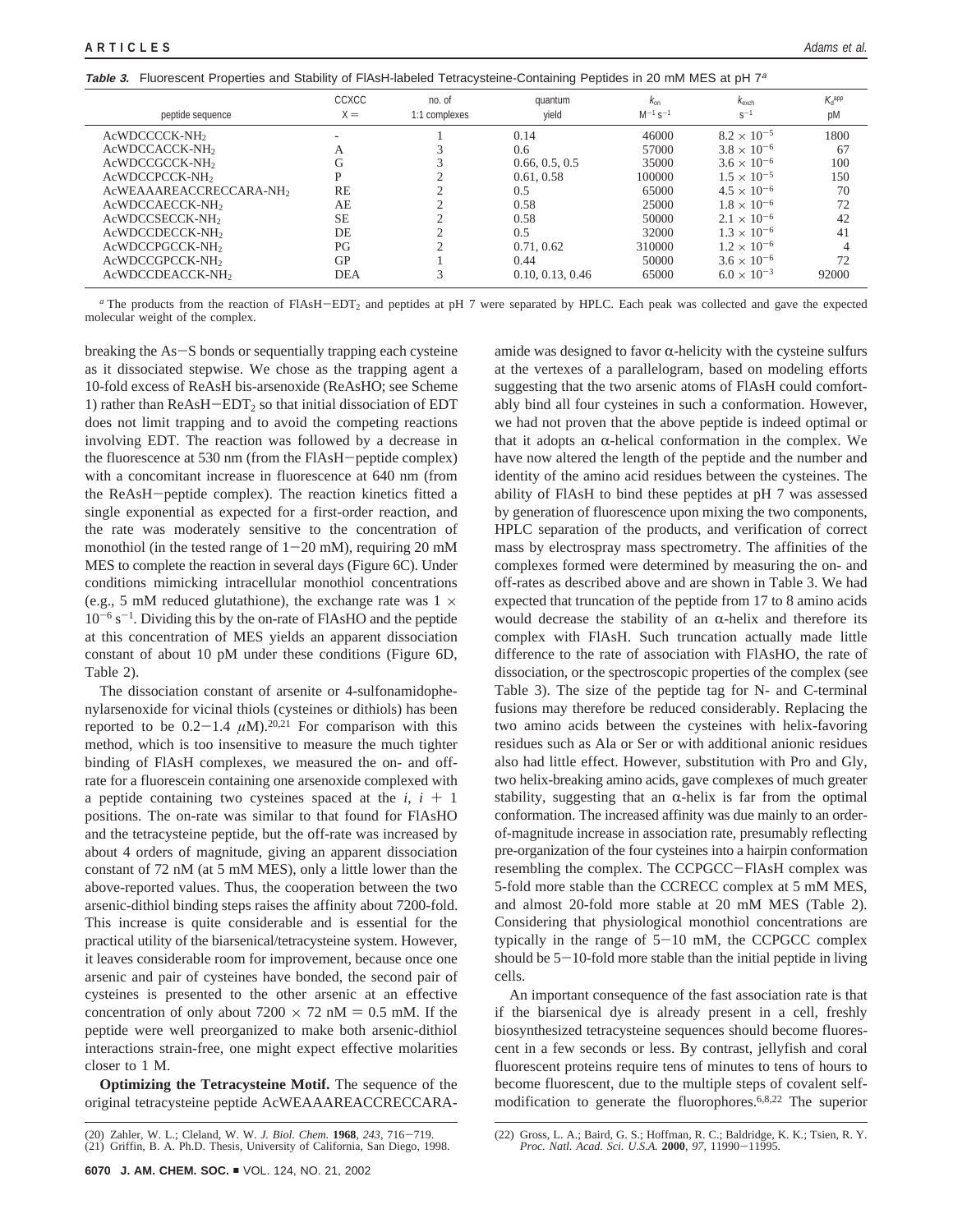speed of FlAsH staining of tetracysteines has already found practical application for monitoring protein synthesis kinet $ics.<sup>23</sup>$ 

Reversing the order of the proline and glycine hindered FlAsH binding and resulted in formation of a less fluorescent complex, suggesting that a specific conformation allowable by PG, but not GP, is preferred. This observation may correlate with the strong preference for proline in the  $i + 1$  and glycine in the  $i$ <sup>+</sup> 2 positions of Type-I and -II *<sup>â</sup>*-turns.24 Although Gly-Pro can form a Type-II'  $\beta$ -turn, this geometry is apparently not favored for binding of FlAsH to the tetracysteine motif. When the two pairs of cysteines were separated by just one amino acid (CCXCC where  $X = A$ , G, or P), the stability of the complex was only slightly impaired relative to most of the CCXXCC motifs except  $XX = PG$ . The CCPCC peptide had a significantly faster on-rate than the alanine or glycine containing peptides, but also a 5- to 10-fold increase in off-rate. The proline may form a turn in the tetracysteine motif, thereby preordering the sulfhydryl groups for FlAsH binding and resulting in the faster on-rate. The increased off-rate with proline may be due to the inability of the FlAsH-CCXCC complex to adapt a stable conformation that is allowed only for the conformationally more flexible alanine and glycine residues. Eliminating the spacer amino acids altogether to give CCCC decreased the stability of the complex 10-fold and the fluorescence quantum yield about 4-fold. Increasing the number of spacer residues to three in CCDEACC was even more drastically detrimental due to 3 orders of magnitude increase in the off-rate with no increase in the on-rate. The stability of the FlAsH-CCDEACC complex was comparable to that of a single arsenoxide with two cysteines, even though the mass spectrum of this complex was consistent with both arsenoxides reacting with the cysteines.

**Comparison of FlAsH Binding to Different Tetracysteine Motifs in Living Cells.** On the basis of these kinetic studies with model peptides in vitro, the CCPGCC peptide appended to a recombinant protein should form more stable complexes with  $FIAsH-EDT<sub>2</sub>$  in living cells than could our original CCRECC peptide motif. To test this prediction, we expressed fusions of cyan fluorescent protein (CFP) with either EAAAR-EACCRECCARA or EAAAREACCPGCCARA in HeLa cells. Binding of FlAsH to the tetracysteine motifs was monitored by FRET from CFP to FlAsH, which quenches CFP emission. Both constructs reacted with FlAsH at similar rates but the complex formed with CCPGCC had greater resistance to high concentrations of competing dithiol. For example, FlAsH was about 50% displaced from the CCPGCC construct at 1.6 mM EDT or 0.7 mM BAL, compared to 0.35 mM EDT for the original CCRECC construct (Figure 7A). The CCPGCC motif resists about 4.6 fold higher concentrations of EDT than its CCRECC counterpart, which translates to a 21-fold ratio of apparent affinities because two EDT molecules should be required to displace a tetracysteine peptide. Thus the Pro-Gly spacer confers increased affinity in live cells as well as in vitro. Direct excitation of FlAsH at 495 nm, a wavelength that avoids excitation of CFP, permitted comparison of fluorescence from transfected cells expressing the constructs and nontransfected neighboring cells. Nonspecific staining (background) could then be compared to



**Figure 7.** Comparison of reversible, intracellular  $FIAsH-EDT<sub>2</sub>$  labeling of tetracysteine peptides, AEAAAREACCRECCARA or AEAAAREAC-CPGCCARA, fused to the C terminus of CFP. (A) EDT-dependent displacement of FlAsH from labeled CFP-peptide fusions transiently expressed in Hela cells. The fluorescent intensity from direct excitation of FlAsH (at 525 nm with excitation at 495 nm) is normalized to the starting intensity of the fully labeled tetracysteine construct (or background) after staining and a thorough washout of residual FlAsH with 10 *µ*M EDT in Hanks buffered salts saline (HBSS). The FlAsH-CCPGCC complex (squares, 50% quench at 1.6 mM EDT) is much more resistant than FlAsH-CCRECC (circles, 50% quench at 0.35 mM EDT) to subsequent washes with increasing concentrations of dithiol. Also shown is the dithiol dependence of nonspecific background staining (triangles, 50% quench at 0.1 mM EDT) of nontransfected cells by  $FIAsH-EDT<sub>2</sub>$ . (B) Contrast (ratio of fluorescent intensity from direct excitation of FlAsH in transfected versus nontransfected cells) versus CFP concentration in Hela cells stained with 2.5  $\mu$ M FlAsH and destained under optimized conditions. Specific destain conditions for CCPGCC are 1.3 mM EDT in HBSS either with (squares) or without (circles) 20 *µ*M Disperse Blue. For CCRECC the conditions are 0.5 mM EDT in HBSS either with (down triangles) or without (up triangles) Disperse Blue.

specific staining upon labeling with FlAsH and subsequent washing out under various regimens designed to give the largest specific signal with the smallest background.

The majority (∼90-95%) of FlAsH background staining in nontransfected cells can be competitively suppressed by addition of sufficient concentrations of dithiol (1.3 mM EDT or 1.2 mM BAL). The residual thiol-independent background staining (∼5- 10%) persists even at concentrations of dithiol as high as several millimolar. Addition of the hydrophobic dye Disperse Blue (20  $\mu$ M) suppresses the majority of this thiol-independent back-

<sup>(23)</sup> Rice, M. C.; Czymmek, K.; Kmiec, E. B. *Nat. Biotechnol.* **<sup>2001</sup>**, *<sup>19</sup>*, 321- 326.

<sup>(24)</sup> Rose, G. D.; Gierasch, L. M.; Smith, J. A. *Ad*V*. Protein Chem.* **<sup>1985</sup>**, *<sup>37</sup>*, <sup>1</sup>-109.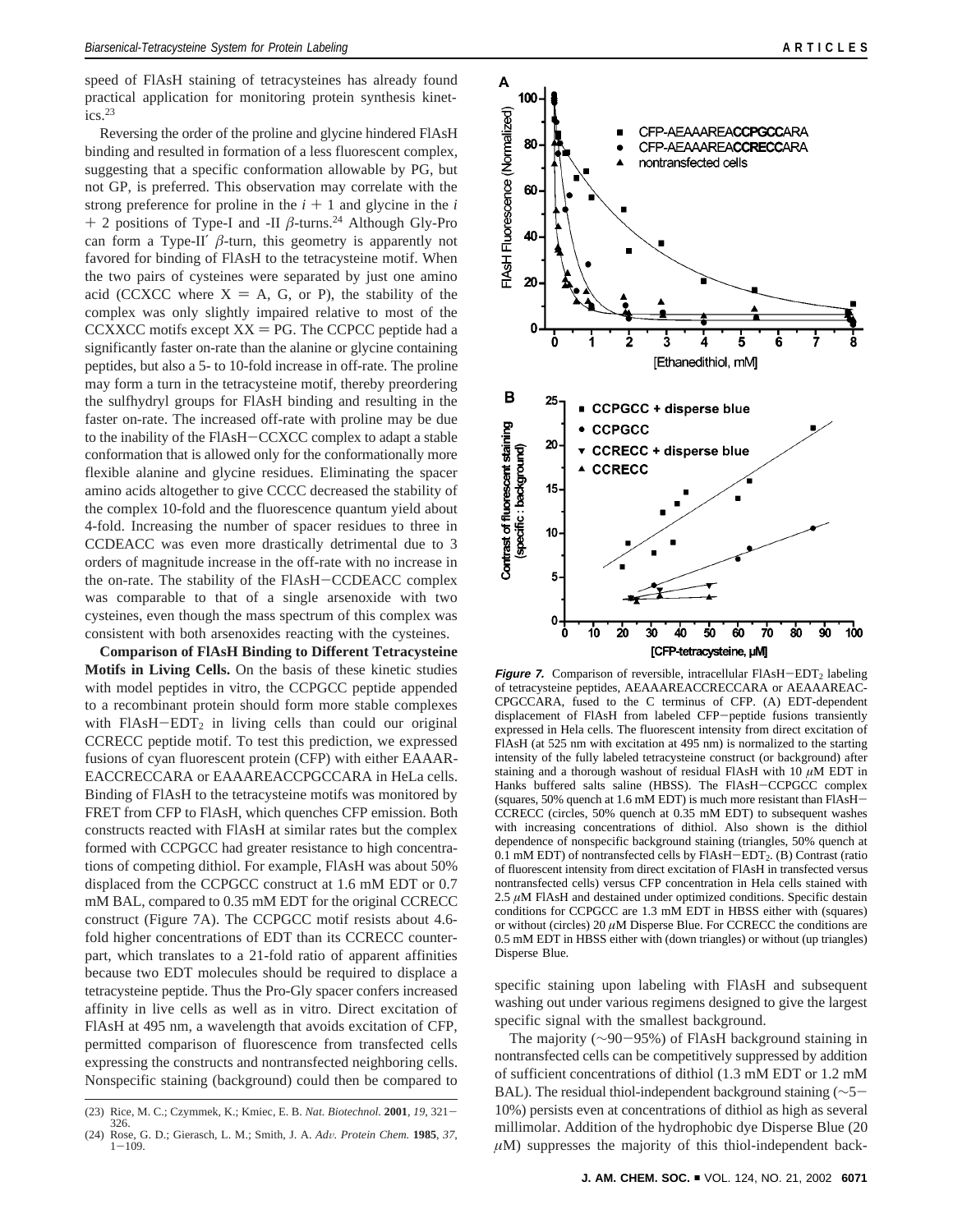ground staining,<sup>2</sup> presumably by competition for nonspecific binding sites on hydrophobic protein surfaces or quenching of the fluorescence at those sites.

The combination of the improved tetracysteine motif (CCPGCC), the optimized concentration of dithiol (1.3 mM EDT), and Disperse Blue  $(20 \mu M)$  has permitted us to investigate the detection limit of FlAsH labeling. HeLa cells transfected with the CFP-CCPGCC construct express the fluorescent protein at concentrations ranging from  $\leq 10 \mu M$  to approximately 1 mM. Intracellular CFP concentrations were calibrated before addition of FlAsH by comparison to wedges of purified CFP, assuming an average cell thickness of 5  $\mu$ m.<sup>25</sup> After staining with FlAsH-EDT<sub>2</sub>, washing with HBSS, and treatment with EDT and Disperse Blue, cells expressing 20 *µ*M CCPGCC showed approximately  $5-10$ -fold greater total fluorescence (excitation at 495 nm, emission at 535 nm) than nontransfected cells (Figure 7B). Under these conditions, ∼60% of the tetracysteines were labeled with FlAsH, and cellular autofluorescence contributed <sup>∼</sup>10-20% of the background fluorescence resulting from nonspecific FlAsH staining. It is interesting to note that FlAsH background staining is effectively excluded from the nucleus, so that CCPGCC motifs fused to proteins targeted to the nucleus could probably be distinguished from background at in situ concentrations well below 10 *µ*M.

Similar experiments with  $ReAsH-EDT<sub>2</sub>$  labeling of analogous GFP-tetracysteine constructs also gave a 4.6-fold difference in EDT concentrations between the CCRECC and CCPGCC motifs. However, to reverse ReAsH binding required 2.9-fold less EDT than for FlAsH, indicating slightly weaker binding of ReAsH to a tetracysteine peptide

#### **Conclusions and Outlook**

It is instructive to compare the biarsenical-tetracysteine pair with other systems of small molecules binding to peptides or proteins. Biotin binds to avidin or streptavidin with femtomolar dissociation constants, an attachment of great utility in vitro. However, avidin and streptavidin are obligate tetramers totaling over 400 amino acids, and biotin is an essential cofactor in the cytosol and mitochondria. Therefore, expression of streptavidin in the cytosol is toxic unless it can be presaturated with biotin.26,27 Inside live cells, the only locations where avidin has been used to trap biotinylated probes are the organelles of the secretory pathway. $28-30$  Glutathione binding to glutathione-Stransferase (GST) is the basis for affinity purification of GST fusion proteins on columns of immobilized glutathione, but the millimolar endogenous concentrations of glutathione in cells make this pair useless inside cells, and GST is an obligate dimer of 52 KDa. Mixed complexes between  $Ni^{2+}$  or  $Co^{2+}$ , immobilized iminodiacetate, and hexahistidine motifs are the basis for metal chelate chromatographic purification $31$  but are useless inside cells because the chelators would release the toxic transition metals and lose any selectivity for hexahistidines. Still's group has developed interesting dye-labeled macrocyclic polyamides that bind peptides with micromolar dissociation constants in chloroform and increase fluorescence severalfold.<sup>32,33</sup> Other polyamides at  $5-8$   $\mu$ M showed qualitatively detectable binding to peptides on beads in water at  $pH$  4,<sup>34</sup> but no binding at physiological pH has yet been reported, let alone cellular applications. The peptides contain D-amino acids and thus are not genetically encodable. Rozinov and Nolan<sup>35</sup> used phage display to evolve 12-mer peptides ("fluorettes") of natural amino acids to bind commercially available fluoresceins and rhodamines. The resulting change in dye fluorescence was at most a few percent, and the lowest dissociation constant was 1.6 *µ*M. Rao et al <sup>36</sup> attached three D-Ala-D-Ala moieties to a trimeric scaffold and showed that this ligand would bind a trimer of vancomycin with a  $K_d \approx 4 \times 10^{-17}$  M at neutral pH. Although none of these components are fluorescent, genetically encodable, or readily attachable to proteins, this system is analogous to the biarsenical-tetracysteine system in exploiting multivalency to attain extremely high affinity yet reversibility by ligands of lesser valency.

Thus, the biarsenical-tetracysteine system offers the following advantageous properties: Short  $(1-3 \text{ step})$ , facile synthetic routes have been developed to a wide variety of tricyclic biarsenicals, which can be chosen either to be membranepermeant or -impermeant. The complementary peptide motif is genetically encodable and small, as few as six amino acids, for which the current preferred sequence is Cys-Cys-Pro-Gly-Cys-Cys. The affinities are unprecedented for such small partners, <10 pM dissociation constants, with reasonably fast association rates (seconds). Time scales for dissociation are weeks in the absence of 1,2-dithiols, yet can be accelerated to minutes at millimolar dithiol concentrations. Fluorescence of the biarsenical dyes is greatly enhanced by binding to the target tetracysteine, and the anisotropy of the resulting fluorescence reflects the overall rotational freedom of the peptide domain rather than the flexibility of a linker. Labeling remains visible after denaturing gel electrophoresis and can be used for affinity purification or electron-microscopic visualization of tetracysteine-tagged proteins.

Compared to a natively fluorescent protein (Table 4) such as GFP or DsRed, the tetracysteine motif needs a biarsenical small molecule partner, which adds one step and a potential for toxicity, but allows a much wider range of spectroscopic properties. Also the association between the biarsenical and the unstructured tetracysteine motif develops fluorescence within seconds, considerably faster than the tens of minutes required for cyclization and autoxidation to form the fluorescent protein chromophores. Therefore, if the biarsenical is already present, its fluorescence can monitor the biosynthesis of a tetracysteinetagged protein with faster and more faithful kinetics than that of an autofluorescent protein.23 Despite the above advantages, there is still considerable need and scope for improvements and alternatives. The most important improvement for fluorescence labeling inside live cells would be a further increase in the ratio

<sup>(25)</sup> Miyawaki, A.; Griesbeck, O.; Heim, R.; Tsien, R. Y. *Proc. Natl. Acad.*

*Sci. U.S.A.* **<sup>1999</sup>**, *<sup>96</sup>*, 2135-2140. (26) Sano, T.; Cantor, C. R. *Proc. Natl. Acad. Sci. U.S.A* **<sup>1990</sup>**, *<sup>87</sup>*, 142-146. (27) Argaran˜a, C. E.; Kuntz, I. D.; Birken, S.; Axel, R.; Cantor, C. R. *Nucleic*

*Acids Res.* **<sup>1986</sup>**, *<sup>14</sup>*, 1871-1882. (28) Wu, M. M.; Llopis, J.; Adams, S.; McCaffery, J. M.; Kulomaa, M. S.; Machen, T. E.; Moore, H.-P. H.; Tsien, R. Y. *Chem. Biol.* **<sup>2000</sup>**, *<sup>7</sup>*, 197- 209.

<sup>(29)</sup> Wu, M. M.; Llopis, J.; Adams, S.; McCaffery, J. M.; Teter, K.; Kulomaa, M. S.; Machen, T. E.; Moore, H.-P. H.; Tsien, R. Y. *Methods Enzymol.*

**<sup>2000</sup>**, 327, 546–564.<br>
(30) Wu, M. M.; Grabe, M.; Adams, S.; Tsien, R. Y.; Moore, H. P.; Machen, T. E. *J. Biol. Chem.* **2001**, 276, 33027–33035.<br>
(31) Porath, J. *Protein Expression Purif*. **1992**, 3, 263–281.

<sup>(32)</sup> Still, W. C. *Acc. Chem. Res.* **<sup>1996</sup>**, *<sup>29</sup>*, 155-163.

<sup>(33)</sup> Chen, C.-T.; Wagner, H.; Still, W. C. Science **1998**, 279, 851–853.<br>(34) Tomeiro, M.; Still, W. C. *Tetrahedron* **1997**, 53, 8739–8750.<br>(35) Rozinov, M. N.; Nolan, G. P. Chem. Biol. **1998**, 5, 713–728.<br>(36) Rao, J.; L *<sup>280</sup>*, 708-711.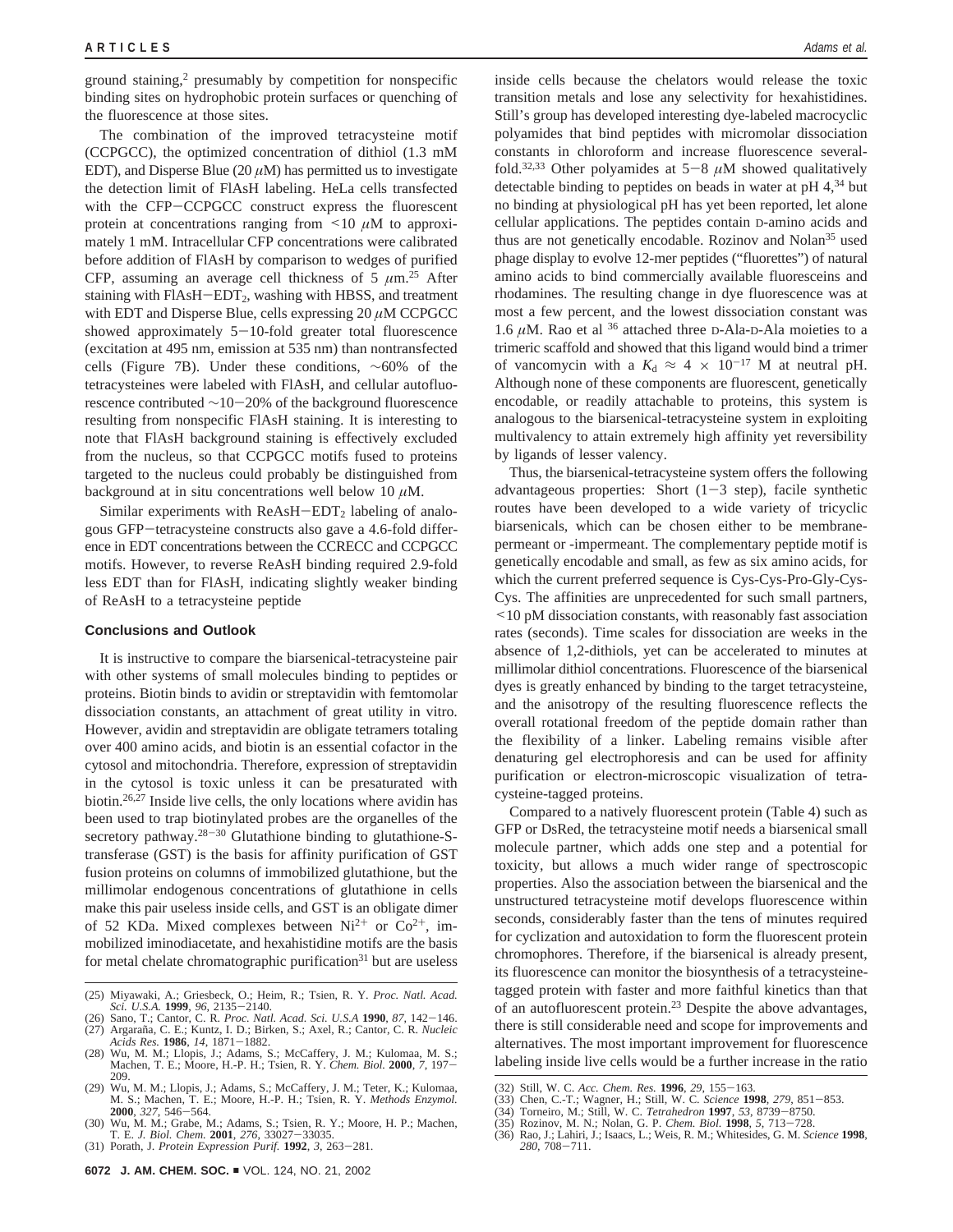## **Table 4.** Comparison between Autofluorescent Proteins and Tetracysteine-Biarsenical System

| autofluorescent proteins derived from       |                                          |                                           |  |  |  |
|---------------------------------------------|------------------------------------------|-------------------------------------------|--|--|--|
|                                             | Aequorea and Discosoma                   | tetracysteine-biarsenical system          |  |  |  |
| length of polypeptide                       | $238 - 900$                              | $6 - 10$                                  |  |  |  |
| tendency to aggregate                       | weak dimerization to strong              | none known, provided cysteines            |  |  |  |
|                                             | tetramerization                          | are reduced or bound to biarsenical       |  |  |  |
| time to become fluorescent                  | minutes to days                          | seconds once biarsenical present; minutes |  |  |  |
|                                             |                                          | for biarsenical to cross membranes        |  |  |  |
| chemical requirements                       | $O2$ must be present                     | cysteines must be reduced                 |  |  |  |
| toxicity concerns                           | $H2O2$ generated                         | 1,2-dithiol antidote must be present      |  |  |  |
| emission wavelengths                        | blue to red                              | blue to red                               |  |  |  |
| extinction coefficients, $(mM)^{-1}cm^{-1}$ | $20 - 60$                                | $30 - 80$                                 |  |  |  |
| fluorescence quantum efficiencies           | $0.2 - 0.8$                              | $0.1 - 0.6$                               |  |  |  |
| photobleach resistance                      | low to very high                         | low to good                               |  |  |  |
| fluorescence detection limits               | $\leq 1 \mu M$                           | several $\mu$ M                           |  |  |  |
| for diffuse cytosolic tag                   |                                          |                                           |  |  |  |
| usefulness for fluorescence                 | limited because protein itself is large. | very promising because tag is small       |  |  |  |
| polarization assays                         | enough to be rotationally immobile,      | and rigidly attached to its host          |  |  |  |
|                                             | regardless of host                       |                                           |  |  |  |
| fluorescence remaining after                | none to slight                           | good, if boiling with                     |  |  |  |
| denaturing gel electrophoresis              |                                          | excess thiols avoided                     |  |  |  |
| simultaneous multicolor labeling            | yes                                      | not yet possible                          |  |  |  |
| of different proteins                       |                                          |                                           |  |  |  |
| sequential (pulse-chase) multicolor         | possible by photobleaching or            | yes                                       |  |  |  |
| labeling of a single protein                | without precise temporal control         |                                           |  |  |  |
| photoconvertible into                       | no                                       | yes                                       |  |  |  |
| electron-microscopic image                  |                                          |                                           |  |  |  |
| generalizability to other                   | probably not                             | probably yes                              |  |  |  |
| spectroscopic properties                    |                                          |                                           |  |  |  |
| usability for affinity chromatography       | no                                       | yes                                       |  |  |  |
|                                             |                                          |                                           |  |  |  |

of the intensity of intended fluorescence relative to background staining, especially the dithiol-independent component of the latter. This signal-to-background ratio has already improved considerably since our initial report and those using similar staining conditions,  $37$  due to optimization of the peptide sequence, staining protocols, and use of nonfluorescent dyes to compete for unwanted binding. Nevertheless, the detection limits for biarsenical dyes in live cells are currently significantly higher than the estimate of  $1 \mu M$  required to detect GFP diffusely expressed in the cytosol.<sup>38</sup> Further reduction in the number and fluorescence brightness of biarsenical molecules bound to nonspecific sites would still be desirable. Meanwhile, it should be possible to increase the specific brightness of tagged proteins simply by concatenating multiple copies of the tetracysteine motif, so that each molecule of protein attracts multiple copies of the biarsenical dye. Beyond such refinements in the current biarsenical-tetracysteine system, it would still be worthwhile to devise a second, chemically orthogonal attachment system to permit simultaneous attachment of two different tags or a heterodimerizing cross-link to pairs of distinct proteins. Another attachment system might be created either by changing the steric relationship between the arsenic atoms to complement a significantly different tetracysteine peptide motif, or by finding a system not reliant on cysteines and trivalent arsenic. Efforts in both directions are underway.

# **Experimental Section**

**Materials.** Chemicals were from Aldrich and general solvents (HPLC-grade) were from Fisher, and were used directly as received unless otherwise noted. NMP and DMSO were dried by storage over 4 Å molecular sieve. Solvents, activated amino acids, and coupling

reagents for peptide synthesis were from Perseptive Biosystems. Thinlayer chromatography and column chromatography used Merck precoated silica gel 60 F-254 plates and silica gel 60 (230-400 mesh), respectively.

**Instrumentation.** Proton nuclear magnetic resonance spectra were collected on a Varian Gemini 200 MHz spectrometer in the solvent(s) indicated. UV absorbance and fluorescence spectra were recorded on a Cary 3E (Varian) spectrophotometer and Fluorolog 2 (Spex) fluorimeter, respectively. Fluorescence polarization was recorded on a K2 fluorimeter (ISS Inc.) Mass spectrometry was performed using a Hewlett-Packard Electrospray 5989B mass spectrometer in the Howard Hughes Medical Institute facility at the University of California, San Diego. Peptides were synthesized by standard Fmoc solid-phase techniques using a Multiple Peptide Synthesis system attached to a Pioneer peptide synthesizer (Perseptive Biosciences). Peptides were acetylated on the N termini with acetic anhydride in pyridine and DMF, and cleaved from the support with TFA-EDT-triisopropylsilane-H2O and precipitated with cold ether-hexanes. Peptides were purified by HPLC (Dionex) on  $C_{18}$  columns (analytical or semi-prep; Phenomenex) with acetonitrile $-H_2O-0.1\%$  TFA gradient or isocratic elution and lyophilization.

Complexes formed between peptides and arsenicals were formed at between 50  $\mu$ M to 1 mM final concentration by mixing the components in 100 mM K $\cdot$ MOPS buffer pH 7.3 for 20-60 min with 1-5 mM MES and 1 mM TCEP. Products were isolated by HPLC and lyophilized.

**4**′**,5**′**-Bis(arsenoso)fluorescein; FlAsHO; 3**′**,6**′**-dihydroxy-spiro- [isobenzofuran-1(3H),9**′**-[9H]xanthen]-3-one]-4**′**,5**′**-bis(oxoarsine).** FlAsH-EDT<sub>2</sub>1,2 (5.7 mg, 8.6  $\mu$ mol) dissolved in THF (1 mL) was treated with mercuric acetate (5.7 mg, 18 *µ*mol) dissolved in a minimum of 10 mM aqueous TFA. After vigorous mixing, the red precipitate of mercury thiol complex was removed by centrifugation and washed (3  $\times$  1 mL) with warm THF. The combined THF supernatant and washings were evaporated to dryness, and the resulting solid was triturated with 95% EtOH, chilled, and filtered to give the product as an orange solid. Yield, 1.5 mg (34%). The solid appears stable for at least 6 months when stored at  $-20$  °C. <sup>1</sup>H NMR:  $(d_6$ -DMSO-CDCl<sub>3</sub>-<br>trace ND, in D-O 6.03–6.25 (m<sup>3</sup>e, 2H, H, 2<sup>7</sup>, 7<sup>2</sup>), 6.62–6.82 (m<sup>3</sup>e trace  $ND_3$  in  $D_2O$ ) 6.03-6.25 (m's, 2H, H-2', 7'), 6.62-6.82 (m's,

<sup>(37)</sup> Stroffekova, K.; Proenza, C.; Beam, K. G. *Pflugers Arch.* **<sup>2001</sup>**, *<sup>442</sup>*, 859- 866.

<sup>(38)</sup> Niswender, K. D.; Blackman, S. M.; Rohde, L.; Magnuson, M. A.; Piston, D. W. *J. Microsc.* **<sup>1995</sup>**, *<sup>180</sup>*, 109-116.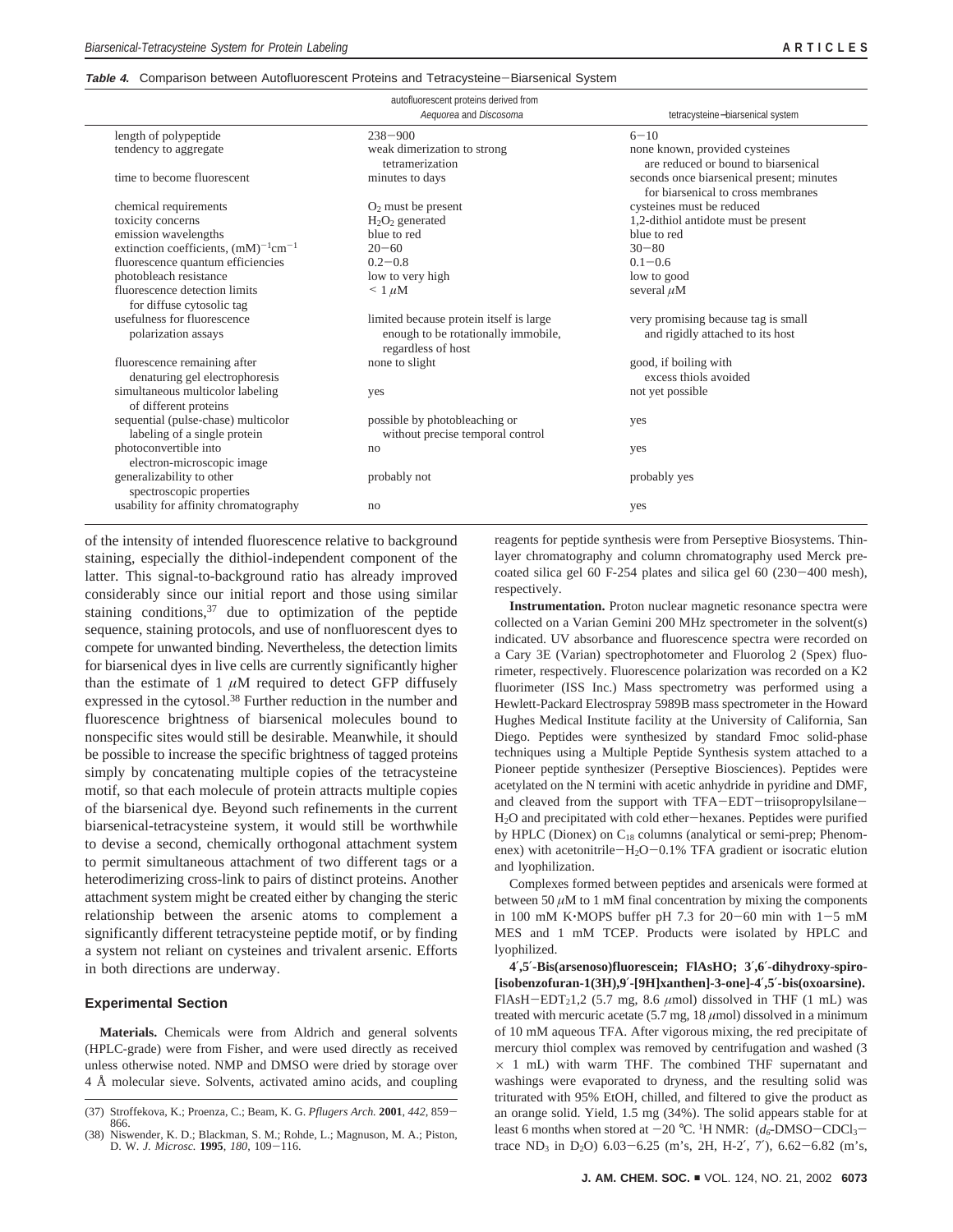2H, H-1′, 8′), 7.06 (m, 1H, H-4), 7.5 (m, 2H, H-5,6), 8.0 (m, 1H, H-7). ES-MS (90% MeOH, 0.04% NH<sub>3</sub>) -ve mode:  $(M - 1)^{-511.2}$ . Calcd for  $C_{20}H_{10}O_7As_2$  512.1.

**Resorufin 4,5-Bis(mercuric trifluoroacetate); Bis(trifluoroacetato***κ***O)[***µ***-(7-hydroxy-3H-phenoxazin-3-one-4,5-diyl)]dimercury.** Resorufin sodium salt (59 mg, 0.25 mmol) was added with stirring to a solution of mercuric oxide (120 mg, 0.50 mmol) in trifluoroacetic acid (2 mL) at room temperature. After overnight reaction, the dark red solution deposited a solid. The reaction mixture was evaporated and diluted with water (20 mL), and the precipitate was collected by filtration, dried in vacuo over  $P_2O_5$  to give a dark red powder. Yield, 132 mg (63%). <sup>1</sup>H NMR: (*d<sub>6</sub>*-DMSO) 6.97 (d, 2H,  $J = 8.8$  Hz), 7.04<br>(c, 1H OH) 7.26 (d, 2H  $\frac{8.7 \text{ Hz}}{J}$ (s, 1H, OH), 7.26 (d, 2H, 8.7 Hz).

**4,5-Bis(1,3,2-dithiarsolan-2-yl)-resorufin; ReAsH**-**EDT2.** Resorufin bis(mercuric trifluoroacetate) (73 mg, 87 *µ*mol) was suspended in dry NMP (1.5 mL) under argon. Arsenic trichloride (*Caution: toxic, handle only in a fume-hood!*) (170  $\mu$ L, 4.0 mmol), palladium acetate (few mg), and DIEA  $(140 \mu L, 1.6 \text{ mmol})$  were added, and the reaction mixture was stirred at  $60-70$  °C for 2 h. After cooling, the reaction mixture was poured into acetone  $-0.25$  M phosphate buffer pH 7 (25) mL, 1:1 v/v), treated with excess 1,2-ethanedithiol (0.5 mL), extracted with CHCl<sub>3</sub> (3  $\times$  30 mL), dried over Na<sub>2</sub>SO<sub>4</sub>, evaporated, and purified by chromatography on silica (20 g packed in toluene, eluted with 10% EtOAc-toluene). Care should be taken not to evaporate purified fractions excessively as this leads to partial loss of EDT. After trituration with 95% EtOH, the product was obtained as a dark red-purple solid (16 mg) with the evaporated EtOH yielding a further 2 mg. Yield (39%). <sup>1</sup>H NMR (CDCl<sub>3</sub>): 3.49 (m, 8H, S-CH<sub>2</sub>), 6.22 (d, 2H,  $J = 8.3$  Hz), 6.30 (d, 2H,  $J = 8$  Hz). ES-MS (90% MeOH, 0.04% NH<sub>3</sub>) -ve mode:  $(M - 1)^{-543.8}$ . Calcd for C<sub>16</sub>H<sub>13</sub>NO<sub>3</sub>As<sub>2</sub>S<sub>4</sub> 544.8. Complex with AcWEAAAREACCRECCARA-NH2 ES-MS (50% MeOH, 1% HOAc) +ve mode:  $(M + 3)^{3+}$  766.5. Calcd for  $C_{88}H_{121}As_2N_{27}O_{29}S_4$  2297.6. Fluorescence quantum yield of peptide complex in pH 7 buffer, 0.2.

**4,5-Bis(arsenoso)resorufin, (ReAsHO).** ReAsH-EDT<sub>2</sub> (1 mM in THF) was treated with an equal volume of 2 mM mercuric acetate in 10 mM aqueous TFA. The THF was removed by evaporation with a stream of  $N_2$ , and the product was collected by centrifugation, washed with water, dissolved in DMSO, filtered, and stored frozen. ES-MS (50% MeOH, 0.2% NH<sub>3</sub>) -ve mode:  $(M - 1)^{-}$  391.6. Calcd for C<sub>12</sub>H<sub>5</sub>-As2NO5 392.86.

**General Synthesis of Biarsenical Derivatives of Dyes.** 3,6- Dihydroxyxanthone,<sup>39</sup> 2,7-dichloro-3,6-dihydroxyxanthone,<sup>40</sup> 2'-bromofluorescein (prepared by fusion of 4-bromoresorcinol and phthalic anhydride at 190 °C; purified as the diacetate), 2′,7′-dibromofluorescein,41 thiofluorescein42 (3′,6′-dihydroxyspiro[isobenzofuran-1(3H),9′- [9H]thioxanthene]-3-one), thionol<sup>43</sup> (7-hydroxy-3H-phenothiazin-3-one), and 2,7-dibromoresorufin<sup>44</sup> (2,8-dibromo-7-hydroxy-3H-phenoxazin-3-one) were synthesized according to literature methods. 5,(6)- Sulfofluorescein was purchased from Molecular Probes. Standard mercuration conditions used mercury bis(trifluoroacetate) in TFA or mercury diacetate in acetic acid and transmetalation with AsCl<sub>3</sub> and was as described above for the preparation of  $ReAsH-EDT<sub>2</sub>$ . Biarsenical derivatives of dyes were characterized by <sup>1</sup>H NMR, ES-MS of their EDT complexes, and by ES-MS of the purified peptide complex. Comparable analysis of the dimercurial intermediate was often greatly hindered by their insolubility in any suitable solvents, although reaction progress could be conveniently monitored by the conversion of starting

- (39) Grover, P. K.; Shah, G. D.; Shah, R. C. *J. Chem. Soc.* **<sup>1955</sup>**, 3982-3985. (40) Kurduker, R.; Subba Rao, N. V. *Proc. Indian Acad. Sci., Part A* **1963**, *57*,
- <sup>280</sup>-287. (41) Sandin, R. B.; Gillies, A.; Lynn, S. C. *J. Am. Chem. Soc.* **<sup>1939</sup>**, *<sup>61</sup>*, 2919- 2921.
- (42) Pfoertner, K. H. *J. Chem. Soc. Perkin Trans. 2* **<sup>1991</sup>**, 523-526. (43) Houston, D. F.; Kester, E. B.; DeEds, F. *J. Am. Chem. Soc.* **<sup>1949</sup>**, *<sup>71</sup>*, 3819- 3822.
- (44) Afanas'eva, G. B.; Viktorova, T. S.; Pashkevich, K. I.; Postovskii, I. Y. *Khim. Geterotsikl. Soedin.* **<sup>1972</sup>**, *<sup>3</sup>*, 348-353.

material (by TLC) to give baseline product and by the weight gain of the isolated product.

**4,5-Bis(1,3,2-dithiarsolan-2-yl)-3,6-dihydroxy-9H-xanthen-9-one, HoXAsH**-**EDT2.** Dimercurated intermediate 1H NMR (*d6*- DMSO) 7.07 (d, 2H, H-2,7), 7.97 (d, 2H, H-1,8) 10.7 (s, 2H, OH). Biarsenical <sup>1</sup>H NMR ( $d_6$ -DMSO) 3.3 (m, part obscured by H<sub>2</sub>O, EDT), 6.91 (d, 2H, H-2, 7), 8.00 (d, 2H, H-1, 8), 11.4 (br s, 2H, OH) ES-MS (90% MeOH, 1% HOAc) +ve mode:  $(M + 1)^+$  560.6. Calcd for C17H14O4As2S4 559.8. Complex with AcWDCCPGCCK-NH2 ES-MS (50% MeOH, 1% HOAc) +ve mode:  $(M + 1)^+$  1427.5,  $(M + 2)^{2+}$ 714.1, deconvolved to MW of 1426.28. Calcd for  $C_{55}H_{64}As_{2}N_{12}O_{16}S_{4}$ 1426.27. Fluorescence quantum yield of peptide complex in pH 7 buffer, 0.12.

**4,5-Bis(1,3,2-dithiarsolan-2-yl)-2,8-dichloro-3,6-dihydroxy-9Hxanthen-9-one, CHoXAsH-EDT<sub>2</sub>.** Dimercurated intermediate <sup>1</sup>H<br>NMP (d. DMSO) 8.01 (s. 2H, H, 1.8), 10.97 (s. 2H, OH). Riggenical NMR (*d6*-DMSO) 8.01 (s, 2H, H-1,8), 10.97 (s, 2H, OH). Biarsenical <sup>1</sup>H NMR ( $d_6$ -DMSO) 3.5 (EDT peaks part obscured by H<sub>2</sub>O), 7.71 (br s, 2H, OH), 8.05 (s, 2H, H-1,8). ES-MS (50% MeOH, 0.1% NH3) -ve mode:  $(M - 1)^{1-}$  626.7. Calcd for C<sub>17</sub>H<sub>12</sub>As<sub>2</sub>Cl<sub>2</sub>O<sub>4</sub>S<sub>4</sub> 627.7. UV-vis (pH 7 buffer)  $\lambda_{\text{max}}$  389  $\epsilon_{\text{max}}$  33600 M<sup>-1</sup> cm<sup>-1</sup>. Complex with AcWD-CCPGCCK-NH<sub>2</sub> ES-MS (50% MeOH, 1% HOAc) +ve mode:  $(M +$  $1$ <sup>+</sup> 1497.0. Calcd for  $C_{55}H_{62}As_2Cl_2N_{12}O_{16}S_4$  1496.1. Fluorescence quantum yield of peptide complex in pH 7 buffer, 0.35.

**<sup>4</sup>**′**,5**′**-Bis(1,2,3-dithioarsolan-2-yl)-2**′**,7**′**-dibromofluorescein,Br2AsH**-**EDT**<sub>2</sub>. Dimercurated intermediate <sup>1</sup>H NMR ( $d_6$ -DMSO) 1.85 (s, 3H, OAc), 1.86 (s, 3H, OAc), 7.26 (s, 2H, H-1′,8′), 7.32 (m, 1H, H-7), 7.53 (m, 2H, H-5,6), 7.68 (d, 1H, H-4). Biarsenical, 1H NMR  $(d_6$ -DMSO) 3.5 (EDT peaks part obscured by H<sub>2</sub>O), 6.85 (s, 1H, H-1'), 7.02 (s, 1H, H-8′), 7.42 (dd, 1H, H-7), 7.82 (m, 2H, H-5,6), 8.12 (dd, 1H, H-4). ES-MS (50% MeOH, 0.1% NH<sub>3</sub>) -ve mode:  $(M - 1)^{1-}$ 821.9. Calcd for  $C_{24}H_{16}As_2Br_2O_5S$  822.7. Complex with AcWEAAAR-EACCRECCARA-NH<sub>2</sub> ES-MS (50% MeOH, 1% HOAc) +ve mode:  $(M + 3)^{3+}$  859.2. Calcd for C<sub>96</sub>H<sub>124</sub>As<sub>2</sub>Br<sub>2</sub>N<sub>26</sub>O<sub>31</sub>S<sub>4</sub> 2576.1 (av). Fluorescence quantum yield of peptide complex in pH 7 buffer, 0.18.

**<sup>4</sup>**′**,5**′**-Bis(1,2,3-dithioarsolan-2-yl)-2**′**-bromofluorescein, BrAsH**-**EDT2.** Biarsenical NMR (CDCl3) 3.6 (m, 8H, S-CH2), 6.52 (d, 1H, H-7′), 6.61 (d, 1H, H-8′), 6.90 (s,1H, H-1′), 7.21 (dd, 1H, H-7), 7.69 (m, 2H, H-5,6), 8.03 (dd, 1H, H-4), 9.90 (s, 1H, 3′-OH), 10.55 (s, 1H, 6'-OH). ES-MS (50% MeOH) +ve mode  $(M + 1)^{1+}$  744.3. Calcd for C24H17As2BrO5S4 743.4. Complex with AcWEAAAREACCREC-CARA-NH<sub>2</sub> ES-MS (50% MeOH, 1% HOAc) +ve mode:  $(M + 3)^{3+}$ 832.4. Calcd for  $C_{96}H_{125}As_2BrN_{26}O_{31}S_4$  2497.2 (av). Fluorescence quantum yield of peptide complex in pH 7 buffer, 0.27.

**<sup>4</sup>**′**,5**′**-Bis(1,2,3-dithioarsolan-2-yl)-thiofluorescein, tFlAsH**-**EDT2.** Biarsenical, <sup>1</sup>H NMR (CDCl<sub>3</sub>) 3.56 (m, 8H, S-CH<sub>2</sub>), 6.64 (d, 2H, H-2′,7′), 7.09 (d, 2H, H-1′,8′), 7.3 (m,1H, H-7), 7.63 (m, 2H, H-5,6), 7.92 (m, 1H, H-4). ES-MS (50% MeOH, 1% HOAc) +ve mode: (M  $+ 1$ <sup>1+</sup> 680.7. Calcd for C<sub>24</sub>H<sub>18</sub>As<sub>2</sub>O<sub>4</sub>S<sub>5</sub> 679.8. Complex with AcWD-CCDECCK-NH<sub>2</sub> ES-MS (50% MeOH, 1% HOAc) +ve mode:  $(M +$  $2)^{2+}$  819.4. Calcd for C<sub>64</sub>H<sub>70</sub>As<sub>2</sub>N<sub>12</sub>O<sub>20</sub>S<sub>5</sub> 1636.19. Fluorescence quantum yield of peptide complex in  $pH 7$  buffer,  $\leq 0.01$ .

**4**′**,5**′**-Bis(1,2,3-dithioarsolan-2-yl)-fluorescein-5(6)-sulfonic acid, sFlAsH-EDT<sub>2</sub>.** Dimercurated intermediate, <sup>1</sup>H NMR ( $D_2O + Na_2$ -CO3): 1.85 (s, 3H, OAc), 1.86 (s, 3H, OAc), 6.62 (d, 2H, H-2′,7′), 7.0 (m, 1H, H-7), 7.04 (d, 2H, H-1′,8′), 7.5-8.1 (m's, 2H, H-4,(5,6)). Biarsenical, <sup>1</sup>H NMR ( $d_6$ -DMSO) 3.5 (m, obscured by water), 6.64 (d, 2H, H-2′,7′), 7.03 (d, 2H, H-1′,8′), 7.23 (m, 1H, H-7), 7.72 (m, 1H, H-5(6)), 8.09 (m, 1H, H-4). ES-MS (50% MeOH, 0.2% NH3) -ve mode:  $(M - 1)^{1-}$  742.7. Calcd for  $C_{24}H_{18}As_2O_8S_5$  743.80.

**4,5-Bis(1,2,3-dithioarsolan-2-yl)-thionol, ThAsH**-**EDT2.** Biarsenical, ES-MS (50% MeOH, 0.2% NH<sub>3</sub>) -ve mode:  $(M - 1)^{1-}$  559.8. Calcd for  $C_{16}H_{13}As_2NO_2S_5$  560.8. Complex with AcWDCCDECCK-NH<sub>2</sub> ES-MS (50% MeOH, 1% HOAc) +ve mode:  $(M + 2)^{2+}$  759.9 Calcd for  $C_{56}H_{65}As_2N_{13}O_{18}S_5$  1517.16. Fluorescence quantum yield of peptide complex in pH 7 buffer, <0.01.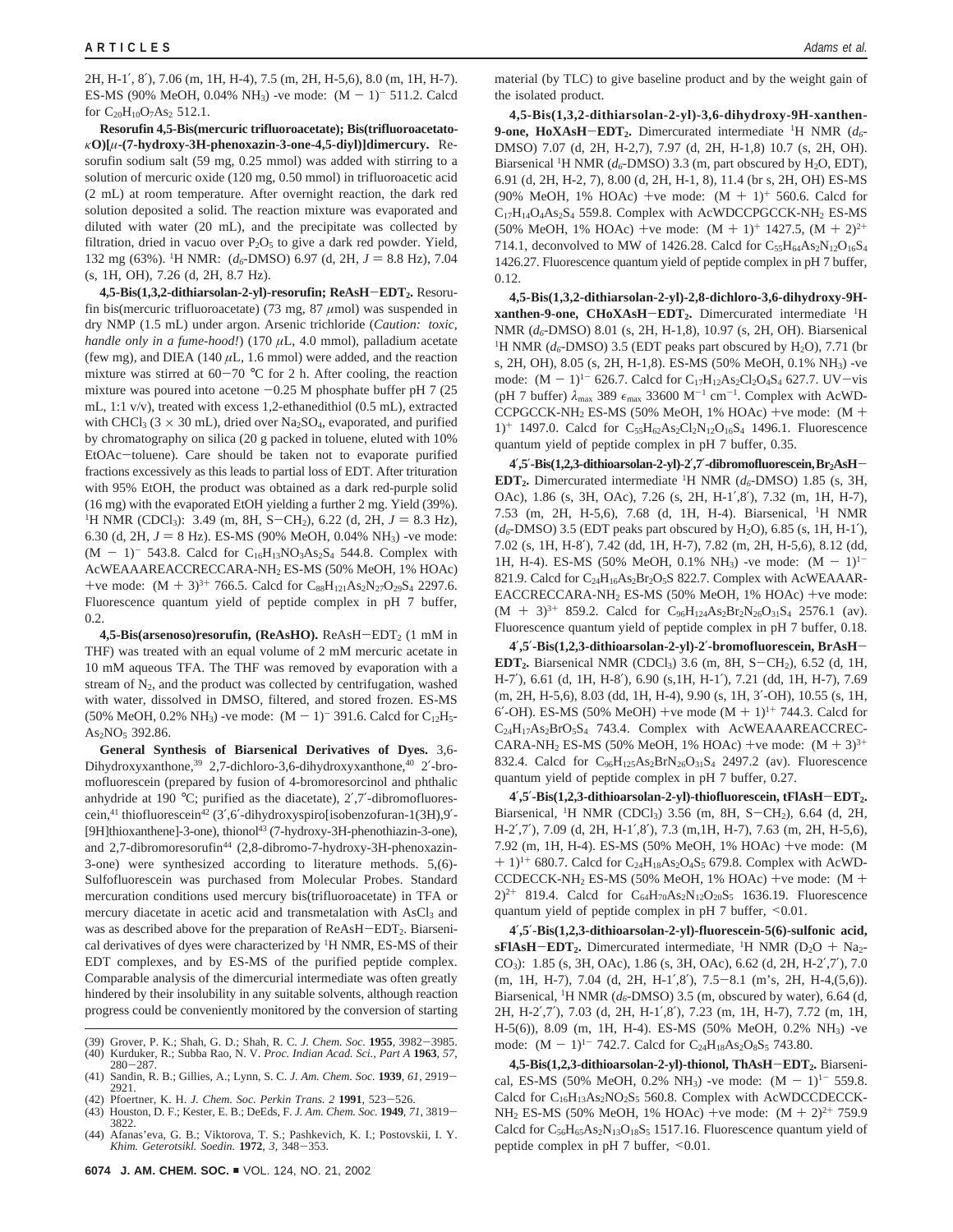**4,5-Bis(1,2,3-dithioarsolan-2-yl)-2,8-dibromoresorufin, Br2ReAsH**-**EDT2.** Biarsenical, ES-MS (50% MeOH, 0.2% NH3) -ve mode:  $(M - 1)^{1-}$  701.6. Calcd for  $C_{16}H_{11}As_2Br_2NO_3S_4$  702.6.

Preparation of Immobilized FlAsH-EDT<sub>2</sub>. 5-Carboxyfluores**cein-4',5'-bis(mercuric diacetate).** 5-Carboxyfluorescein<sup>45</sup> (188 mg, 0.500 mmol) dissolved in 1 mL of 1 M KOH was added dropwise over 30 min to a stirred solution of mercuric acetate (350 mg, 1.10 mmol) in glacial acetic acid (5 mL) at 50 °C. The reaction mixture was kept at room-temperature overnight, the precipitate was collected by centrifugation and washed with  $H_2O$ , and dried in vacuo over  $P_2O_5$ . Yield, 390 mg (88% but NMR indicated about 75% dimercuration and 25% monomercuration; the crude product was used without further purification). <sup>1</sup>H NMR (D<sub>2</sub>O + Na<sub>2</sub>CO<sub>3</sub>): 1.84 (s, 6H, CH<sub>3</sub>), 6.62 (d, 2H,  $J = 9$  Hz), 7.11 (d, 2H,  $J = 9$  Hz), 7.67 (s, 1H, H-4), 7.78 (d, 1H,  $J = 8$  Hz, H-7), 8.00 (d, 1H,  $J = 8$  Hz, H-6).

**4**′**,5**′**-Bis(1,2,3-dithioarsolan-2-yl)-fluorescein-5-carboxylic Acid, 5-Carboxyflash**-**EDT2.** Crude 5-carboxyfluorescein-4′,5′-bis(mercuric acetate) (89 mg, 0.10 mmol) was suspended in dry NMP (1 mL) under Ar and treated with arsenic trichloride (170 *µ*L, 2.0 mmol), DIEA (140  $\mu$ L, 0.80 mmol), and palladium (II) acetate (a few mg). After overnight reaction, the reaction mix was added to aqueous phosphate buffer, pH 7; acetone (1:1 v/v 50 mL, 0.2 M KPO4) and ethanedithiol (0.5 mL) was added to give a heavy precipitate. CHCl $_3$  (30 mL) and sufficient acetic acid to decolorize the mixture were added, and the mixture was stirred for 1 h and separated, and the aqueous layer was extracted ( $2 \times$ 30 mL) with CHCl<sub>3</sub>. The combined organic layers were dried (Na<sub>2</sub>-SO4) and evaporated to dryness with the residual NMP being removed by rotary evaporation with a high vacuum pump. The orange residue was separated by chromatography on silica (20 g packed in toluene with  $0.5\%$  HOAc, sample loaded in CHCl<sub>3</sub>) with elution with  $0.5\%$ HOAc-toluene to remove  $As<sub>2</sub>(EDT)<sub>3</sub>$  and EDT, then 25% ethyl acetate-0.5% HOAc-toluene to elute the product. After trituration with 95% EtOH, 14 mg (20% yield) of a whitish-pink solid was obtained. <sup>1</sup>H NMR (CDCl<sub>3</sub>-CD<sub>3</sub>OD): 3.5 (m, partially obscured by<br>solvent) 6.42 (d, 2H,  $I = 9$  Hz) 6.50 (d, 2H,  $I = 9$  Hz) 7.78 (s, 1H solvent), 6.42 (d, 2H,  $J = 9$  Hz), 6.50 (d, 2H,  $J = 9$  Hz), 7.78 (s, 1H, H-4), 7.97 (d, 1H,  $J = 8$  Hz, H-7), 8.21 (d, 1H,  $J = 8$  Hz, H-6). ES-MS (50% MeOH, 0.04% NH<sub>3</sub>) -ve mode;  $(M - 1)^{1-}$  708.4. Calcd for  $C_{25}H_{18}O_7As_2S_4$  708.5.

Further elution with 25-50% ethyl acetate-0.5% HOAc-toluene yielded the monosubstituted product as a yellow solid (15 mg, 28% yield). ES-MS (50% MeOH, 0.04% NH<sub>3</sub>) -ve mode;  $(M - 1)^{1-}$  541.5. Calcd for  $C_{23}H_{15}O_7AsS_2$  542.42. Conversion to the arsenoxide with  $Hg^{2+}$  was as described for ReAsHO.

**4**′**,5**′**-Bis(1,2,3-dithioarsolan-2-yl)-fluorescein-5-carboxylic Acid, Succinimidyl Ester: 5-Carboxyflash**-**EDT2 Succinimidyl Ester.** 5-CarboxyFlAsH-EDT<sub>2</sub> (3.5 mg, 5.0  $\mu$ mol) was dissolved in dry THF (0.5 mL) under Ar and diisopropylcarbodiimide (1  $\mu$ L, 6  $\mu$ mol) and N-hydroxysuccinimide (0.7 mg, 6 *µ*mol) were added. After 3 h, the mixture was evaporated and the product was purified by chromatography on silica (7 g SiO<sub>2</sub>, eluted with 30% ethyl acetate $-0.5\%$  HOAc $$ toluene) to give a white solid  $(3.7 \text{ mg}, 92\%)$ . <sup>1</sup>H NMR (CDCl<sub>3</sub>): 2.91(s, 4H, OCH<sub>2</sub>), 3.60 (m, 8H, SCH<sub>2</sub>), 6.54 (d, 2H,  $J = 9$  Hz), 6.60 (d, 2H, *J* = 9 Hz), 7.95 (s, 1H, H-4), 8.15 (d, 1H, *J* = 8 Hz, H-7), 8.38 (d, 1H,  $J = 8$  Hz, H-6), 9.97 (s, 2H, OH).

**Coupling to Amino Agarose.** 5-CarboxyFlAsH-EDT<sub>2</sub> succinimidyl ester (0.2 mL of 2.4 mM solution in DMSO, 0.50 *µ*mol) was added to 1 mL of amino-agarose (Affi-Gel 102; Biorad, or Sepharose-EAH; Pharmacia), which had been washed thoroughly with 50 mM K<sub>2</sub>HPO<sub>4</sub>, 0.1 mM EDTA, pH 7.5; 5 mM BME and 0.1 mM EDT can be added to maintain the integrity of the  $FIASH-EDT<sub>2</sub>$  moiety without affecting coupling significantly but is not necessary. The mixture was mixed by slow rotation at 4 °C overnight, poured into a short column, and washed extensively with the same buffer. Measurement of the absorbance of the washings at 508 nm indicated >80% coupling efficiency. Capping

of free amines was achieved by treatment with a 4-fold excess of *N*-acetoxysuccinimide (prepared from acetic acid and *N*-hydroxysuccinimide with dicyclohexylcarbodiimide in  $CH_2Cl_2$ ) over total amines (approx 15  $\mu$ mol/ml) in the same phosphate buffer with slow rotation overnight. After washing with buffer, a sample of the agarose tested negative for free amines by reaction with ninhydrin. The immobilized FlAsH-EDT<sub>2</sub> was washed and stored in 50% EtOH at 4  $^{\circ}$ C.

**Staining of Extracellular Tetracysteine Motif by Impermeant FlAsH.** A gene encoding a fusion of the peptide AEAAARECCREC-CARA to the C-terminus of VAMP 2 (vesicle associated membrane protein  $2$ ;<sup>14</sup> was created by the polymerase chain reaction (PCR). The resulting gene was inserted into pcDNA3 vector (Invitrogen) and cotransfected with an EBFP plasmid into HeLa cells with lipofectin. After 24-48 h, the cells were treated with 5 mM MES and 0.5 mM TCEP in HBSS for  $20-30$  min;  $2-5$   $\mu$ M sFlAsH-EDT<sub>2</sub> was added for a further 30 min, and the cells were rinsed with fresh HBSS. Imaging experiments were performed as described above with excitation at 480 nm (30 nm bandwidth), emission at 535 nm (25 nm bandwidth), and dichroic mirror at 505 nm for sFlAsH; and excitation of 380 nm (bandwidth 10 nm), emission at 440 (bandwidth 40 nm), and dichroic at 420 nm for EBFP.

**Affinity Purification of Proteins Using Immobilized FlAsH**-**EDT<sub>2</sub>.** Crude his-tagged Cys<sup>8,9,12,13</sup>calmodulin<sup>1</sup> containing an N-terminal polyhis tag was prepared by cloning *Xenopus* Cys8,9,12,13-calmodulin into pRSETB vector, expression in *E. coli*, lysis by French press in 250 mM KCl, 50 mM KPO4, 1 mM EDTA, 10 mM MES, 1 mM TCEP, pH 7.5, containing the protease inhibitors, leupeptin, aprotinin, TLCK, TPCK, and PMSF, followed by high-speed centrifugation. The supernatant was stored frozen at  $-80$  °C.

Supernatant (1 mL) was mixed by slow rotation at  $4 °C$  for  $3-12 h$ with 0.5 mL agarose-FlAsH-EDT<sub>2</sub> which had been washed in 250 mM KCl, 50 mM KPO4, 1 mM EDTA, pH 7.5. The mixture was transferred to a short column, the unbound material was collected, and the resin was washed with buffer  $(5-20$  mL) and then eluted with buffer containing 10 mM DMPS ( $3 \times 0.2$  mL). Fractions were analyzed by SDS-PAGE (15% separating gel).

Purification by the poly-histidine tag used standard immobilized metal affinity chromatography methods (Qiagen) except that 1 mM  $NiCl<sub>2</sub>$  was added to the bacterial supernatant before binding to prevent the EDTA from removing  $Ni^{2+}$  from the support. The protein was bound to 100  $\mu$ L of resin at 4 °C for 3-4 h, washed with buffer (0.25 M NaCl, 10 mM Tris, pH 8, containing 10 mM and 20 mM imidazole (each 10 mL), and eluted with buffer containing 0.25 M imidazole  $(3 \times 0.2 \text{ mL})$ .

**SDS-PAGE of Protein**-**FlAsH Complexes.** FlAsH-EDT2  $(10-100 \,\mu M)$  was added to Laemmli sample buffer with SDS, glycerol, Tris-HCl pH 6.8, bromophenol blue, but containing 50 mM TCEP (diluted from a 100 mM stock neutralized with 3.5 equiv of Tris base) as the reductant instead of BME or DTT. The protein and sample buffer were kept at room temperature for  $15-30$  min and loaded onto the gel that was run as usual. The samples can be briefly boiled (3 min only) but did cause a slight decrease in the intensity of the fluorescent band. Alternatively, if the protein requires heat to denature, the sample combined with sample buffer lacking FlAsH-EDT<sub>2</sub>, can be boiled and cooled, and  $FIAsH-EDT<sub>2</sub>$  can be added. High ( $>1$ mM) concentrations of DTT and BME should be avoided in the sample buffer. The protein-FlAsH complexes were visualized on the unstained or unfixed gel by illumination with either an ultraviolet light-box or by using a CCD camera and Xe-light source with appropriate filters for FlAsH fluorescence (excitation at 480 nm, with emission at 535 nm).

**Fluorescence Polarization of FlAsH and Fluorescein-Labeled Calmodulin.** Measurements of fluorescence anisotropy were made on an ISS Inc. K2 fluorimeter with Glan-Thompson polarizing prisms, 1 mm slits, 18 A lamp current, and excitation monochromator set at 500 nm, and measuring emission at 533 nm, for FlAsH-Cys<sup>6,7,10,11</sup>-(45) Rossi, F. M.; Kao, J. P. *Bioconjugate Chem.* **<sup>1997</sup>**, *<sup>8</sup>*, 495-497. calmodulin. For fluorescein-labeled calmodulin, the excitation setting